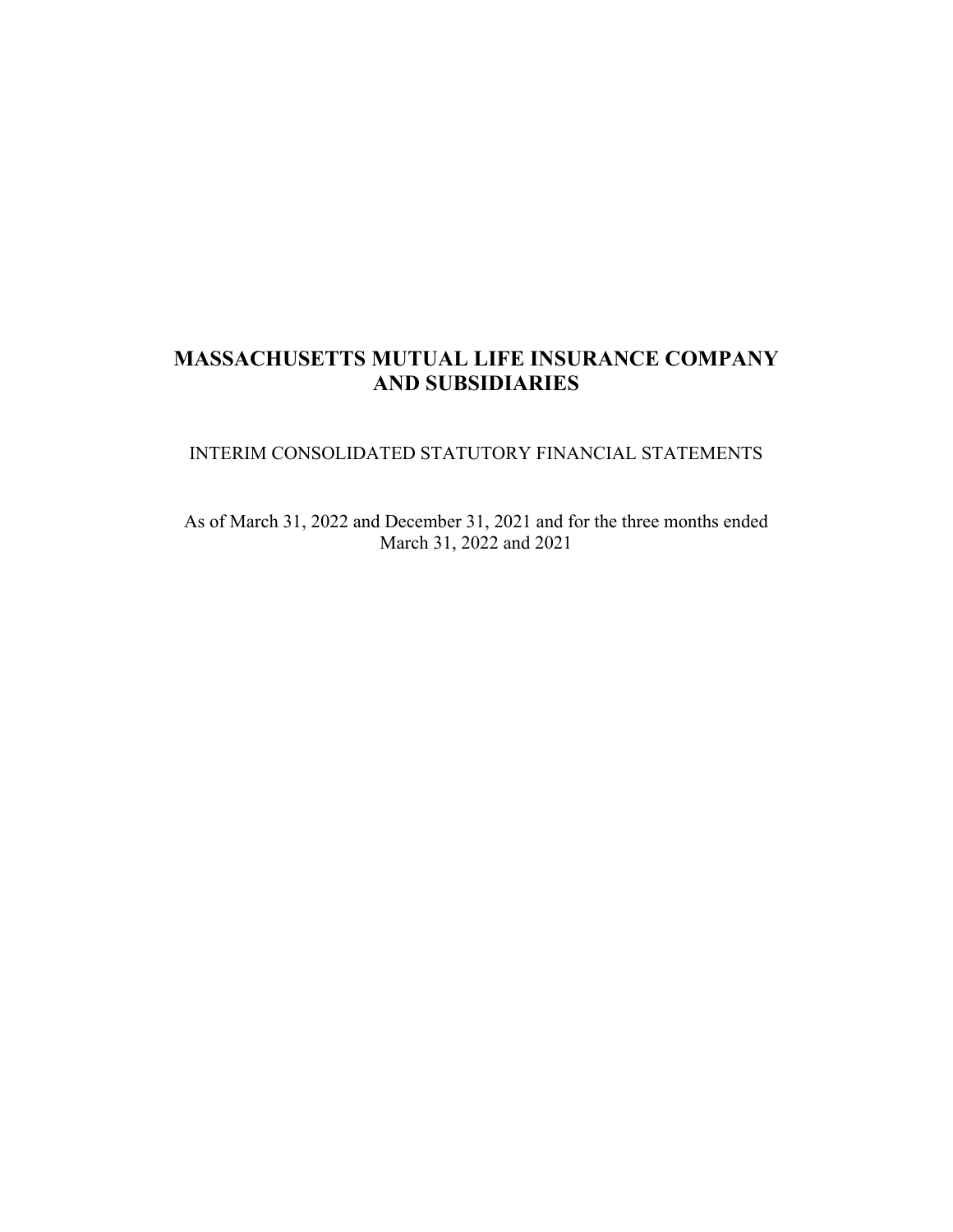# Table of Contents

|                  |                                                                               | Page |
|------------------|-------------------------------------------------------------------------------|------|
|                  |                                                                               |      |
|                  |                                                                               |      |
|                  |                                                                               |      |
|                  |                                                                               |      |
|                  | Notes to Interim Consolidated Statutory Financial Statements:                 |      |
| $\mathbf{1}$ .   |                                                                               |      |
| 2.               |                                                                               |      |
| 3.               |                                                                               |      |
| $\overline{4}$ . |                                                                               |      |
| 5 <sub>1</sub>   | Investments                                                                   |      |
|                  |                                                                               |      |
|                  |                                                                               |      |
|                  |                                                                               |      |
|                  |                                                                               |      |
|                  |                                                                               |      |
|                  |                                                                               |      |
|                  |                                                                               |      |
| 6.               |                                                                               |      |
| 7.               |                                                                               |      |
| 8.               |                                                                               |      |
| 9.               |                                                                               |      |
| 10.              |                                                                               |      |
| 11.              |                                                                               |      |
| 12.              |                                                                               |      |
| 13.              |                                                                               |      |
| 14.              |                                                                               |      |
| 15.              | Presentation of the Interim Consolidated Statutory Statements of Cash Flows25 |      |
| 16.              |                                                                               |      |
| 17.              |                                                                               |      |
| 18.              |                                                                               |      |
|                  |                                                                               |      |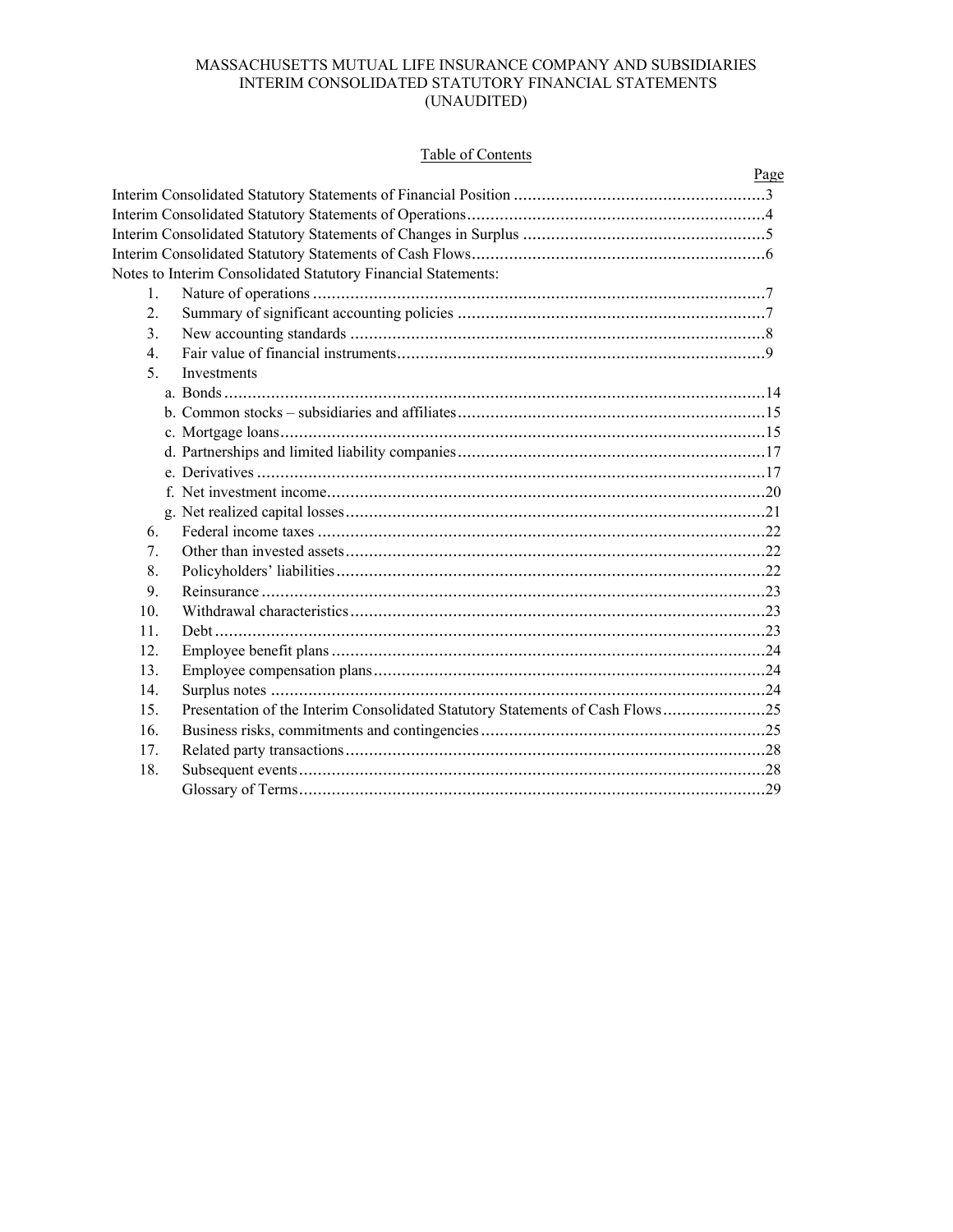# MASSACHUSETTS MUTUAL LIFE INSURANCE COMPANY AND SUBSIDIARIES INTERIM CONSOLIDATED STATUTORY STATEMENTS OF FINANCIAL POSITION (UNAUDITED)

|                                                   |              | March 31,<br>2022 |      | December 31,<br>2021 |
|---------------------------------------------------|--------------|-------------------|------|----------------------|
|                                                   |              | (In Millions)     |      |                      |
| Assets:                                           |              |                   |      |                      |
| <b>Bonds</b>                                      | \$           | 130,037           | \$   | 128,494              |
| Preferred stocks                                  |              | 553               |      | 563                  |
| Common stocks – subsidiaries and affiliates       |              | 23,099            |      | 23,029               |
| Common stocks - unaffiliated                      |              | 1,460             |      | 1,284                |
| Mortgage loans                                    |              | 26,600            |      | 27,394               |
| Policy loans                                      |              | 16,431            |      | 16,356               |
| Real estate                                       |              | 345               |      | 395                  |
| Partnerships and limited liability companies      |              | 13,112            |      | 12,724               |
| Derivatives                                       |              | 15,270            |      | 17,008               |
| Cash, cash equivalents and short-term investments |              | 5,921             |      | 6,210                |
| Other invested assets                             |              | 1,989             |      | 1,577                |
| Total invested assets                             |              | 234,817           |      | 235,034              |
| Investment income due and accrued                 |              | 3,413             |      | 3,696                |
| Federal income taxes                              |              | 53                |      | 73                   |
| Net deferred income taxes                         |              | 848               |      | 743                  |
| Other than invested assets                        |              | 4,163             |      | 4,683                |
| Total assets excluding separate accounts          |              | 243,294           |      | 244,229              |
| Separate account assets                           |              | 77,234            |      | 83,264               |
| Total assets                                      | \$           | 320,528           | \$   | 327,493              |
|                                                   |              |                   |      |                      |
| <b>Liabilities and Surplus:</b>                   |              |                   |      |                      |
| Policyholders' reserves                           | \$           | 144,602           | \$   | 142,293              |
| Liabilities for deposit-type contracts            |              | 18,091            |      | 17,129               |
| Contract claims and other benefits                |              | 709               |      | 800                  |
| Policyholders' dividends                          |              | 1,849             |      | 1,828                |
| General expenses due or accrued                   |              | 994               |      | 1,385                |
| Asset valuation reserve                           |              | 6,297             |      | 6,525                |
| Repurchase agreements                             |              | 2,656             |      | 2,802                |
| Commercial paper                                  |              | 250               |      | 250                  |
| Collateral                                        |              | 3,986             |      | 6,330                |
| Derivatives                                       |              | 8,955             |      | 11,507               |
| Funds held under coinsurance                      |              | 19,842            |      | 19,255               |
| Other liabilities                                 |              | 7,941             |      | 7,294                |
| Total liabilities excluding separate accounts     |              | 216,172           |      | 217,398              |
| Separate account liabilities                      |              | 77,095            |      | 83,116               |
| <b>Total liabilities</b>                          |              | 293,267           |      | 300,514              |
| Surplus                                           |              | 27,261            |      | 26,979               |
| Total liabilities and surplus                     | $\mathbb{S}$ | 320,528           | $\$$ | 327,493              |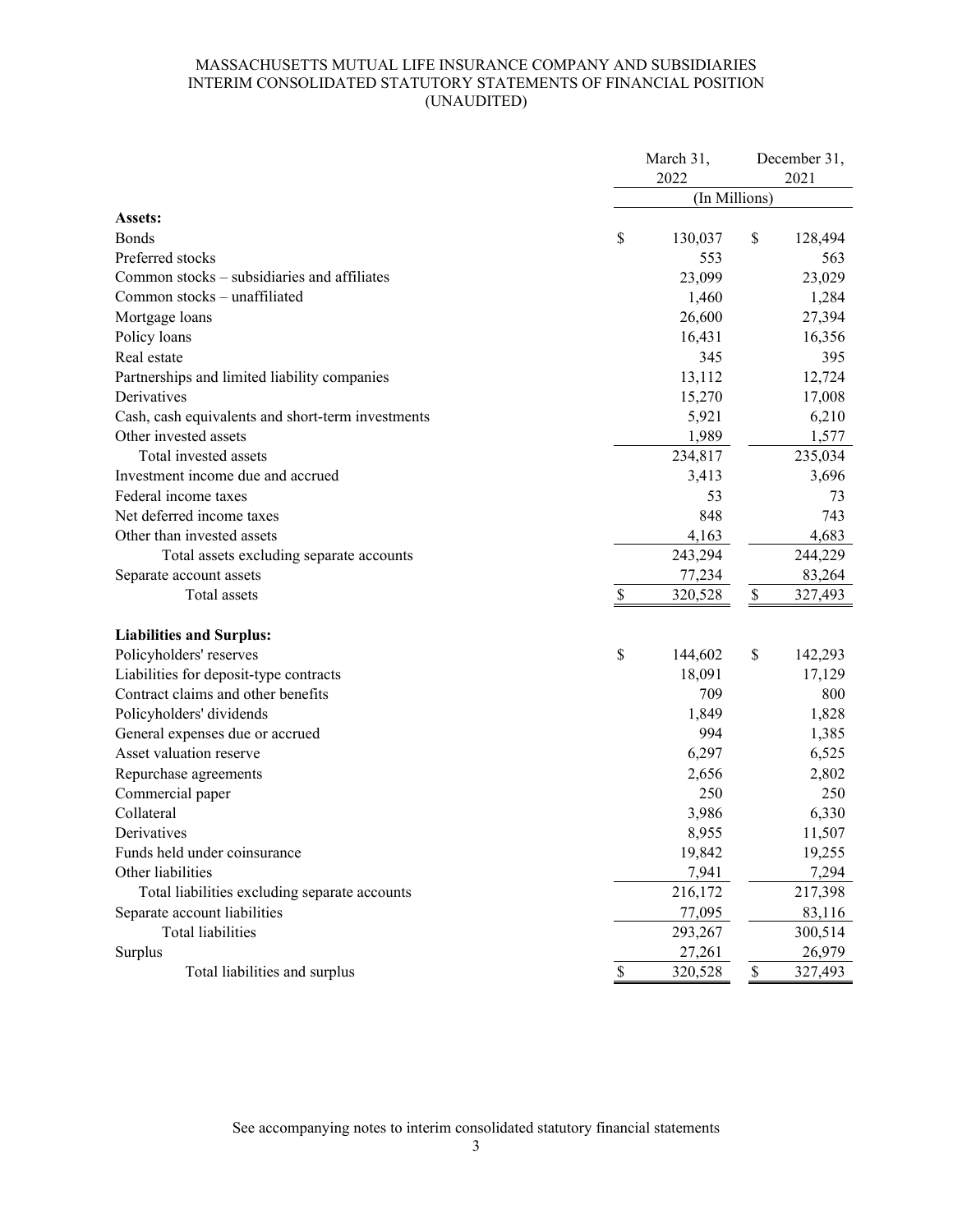# MASSACHUSETTS MUTUAL LIFE INSURANCE COMPANY AND SUBSIDIARIES INTERIM CONSOLIDATED STATUTORY STATEMENTS OF OPERATIONS (UNAUDITED)

|                                                             | Three Months Ended<br>March 31, |       |               |       |  |  |  |  |  |  |
|-------------------------------------------------------------|---------------------------------|-------|---------------|-------|--|--|--|--|--|--|
|                                                             |                                 |       |               |       |  |  |  |  |  |  |
|                                                             |                                 | 2022  |               | 2021  |  |  |  |  |  |  |
|                                                             |                                 |       | (In Millions) |       |  |  |  |  |  |  |
| <b>Revenue:</b>                                             |                                 |       |               |       |  |  |  |  |  |  |
| Premium income                                              | \$                              | 5,215 | \$            | 4,226 |  |  |  |  |  |  |
| Net investment income                                       |                                 | 2,008 |               | 1,768 |  |  |  |  |  |  |
| Fees and other income                                       |                                 | 262   |               | 292   |  |  |  |  |  |  |
| Total revenue                                               |                                 | 7,485 |               | 6,286 |  |  |  |  |  |  |
| Benefits, expenses and other deductions:                    |                                 |       |               |       |  |  |  |  |  |  |
| Policyholders' benefits                                     |                                 | 3,839 |               | 3,460 |  |  |  |  |  |  |
| Change in policyholders' reserves                           |                                 | 2,196 |               | 1,434 |  |  |  |  |  |  |
| General insurance expenses                                  |                                 | 511   |               | 437   |  |  |  |  |  |  |
| Commissions                                                 |                                 | 322   |               | 274   |  |  |  |  |  |  |
| State taxes, licenses and fees                              |                                 | 99    |               | 96    |  |  |  |  |  |  |
| Other deductions                                            |                                 | 160   |               | 166   |  |  |  |  |  |  |
| Total benefits and expenses                                 |                                 | 7,127 |               | 5,867 |  |  |  |  |  |  |
| Net gain from operations before dividends and               |                                 |       |               |       |  |  |  |  |  |  |
| federal income taxes                                        |                                 | 358   |               | 419   |  |  |  |  |  |  |
| Dividends to policyholders                                  |                                 | 419   |               | 394   |  |  |  |  |  |  |
| Net (loss) gain from operations before federal income taxes |                                 | (61)  |               | 25    |  |  |  |  |  |  |
| Federal income tax expense                                  |                                 | 40    |               | 79    |  |  |  |  |  |  |
| Net loss from operations                                    |                                 | (101) |               | (54)  |  |  |  |  |  |  |
| Net realized capital losses                                 |                                 | (118) |               | (487) |  |  |  |  |  |  |
| Net loss                                                    | \$                              | (219) | \$            | (541) |  |  |  |  |  |  |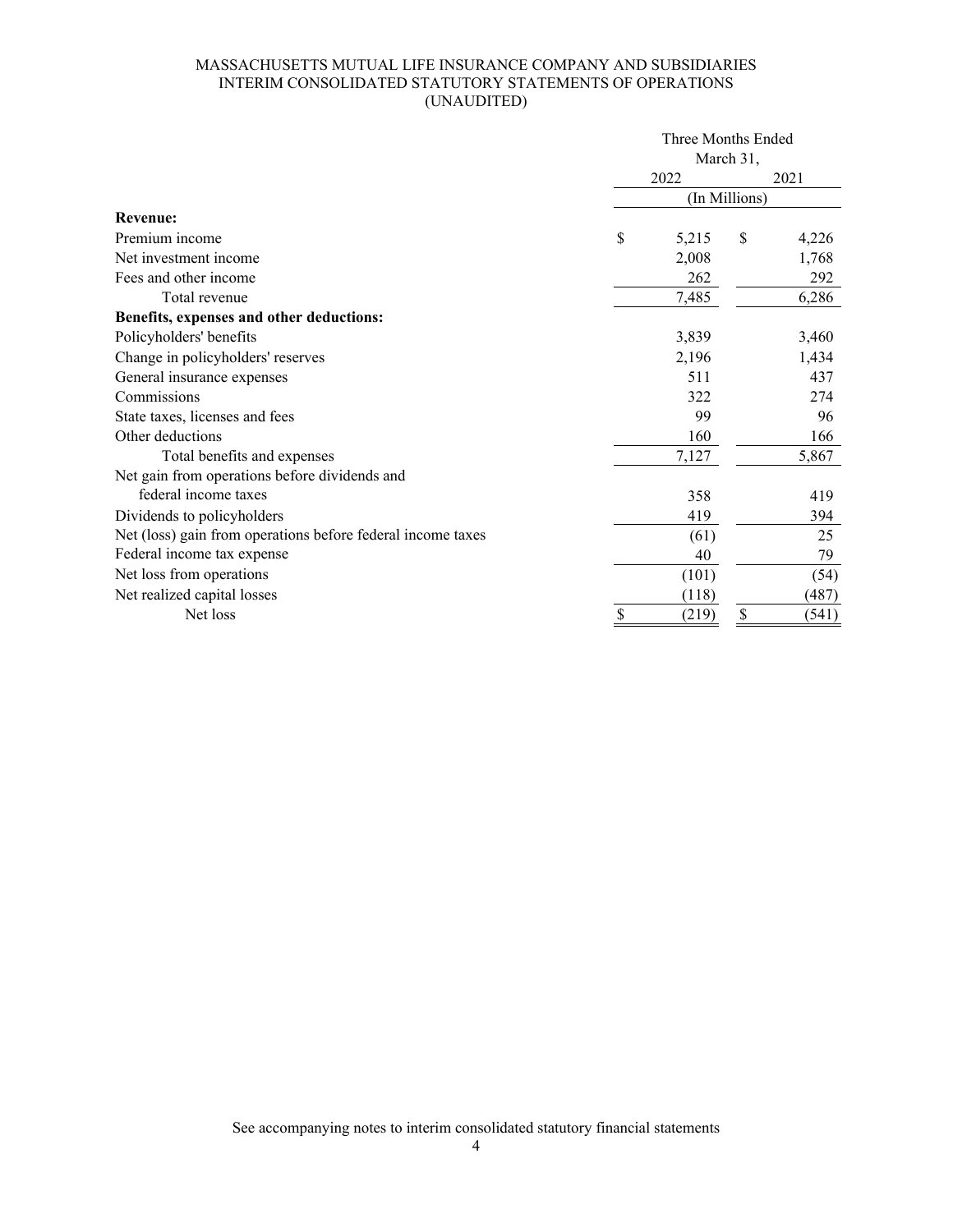# MASSACHUSETTS MUTUAL LIFE INSURANCE COMPANY AND SUBSIDIARIES INTERIM CONSOLIDATED STATUTORY STATEMENTS OF CHANGES IN SURPLUS (UNAUDITED)

|                                                    | Three Months Ended |           |        |
|----------------------------------------------------|--------------------|-----------|--------|
|                                                    |                    | March 31, |        |
|                                                    | 2022               |           | 2021   |
|                                                    | (In Millions)      |           |        |
| Surplus, beginning of year                         | 26,979             | S         | 24,327 |
| Net increase/(decrease) due to:                    |                    |           |        |
| Net loss                                           | (219)              |           | (541)  |
| Change in net unrealized capital gains, net of tax | 547                |           | 275    |
| Change in net unrealized foreign exchange capital  |                    |           |        |
| losses, net of taxes                               | (364)              |           | (228)  |
| Change in other net deferred income taxes          | 157                |           | 315    |
| Change in nonadmitted assets                       | (9)                |           | (2)    |
| Change in asset valuation reserve                  | 228                |           | (228)  |
| Change in surplus notes                            | (25)               |           | 233    |
| Other                                              | (33)               |           | (24)   |
| Net increase/(decrease)                            | 282                |           | (200)  |
| Surplus, end of period                             | 27,261             |           | 24,127 |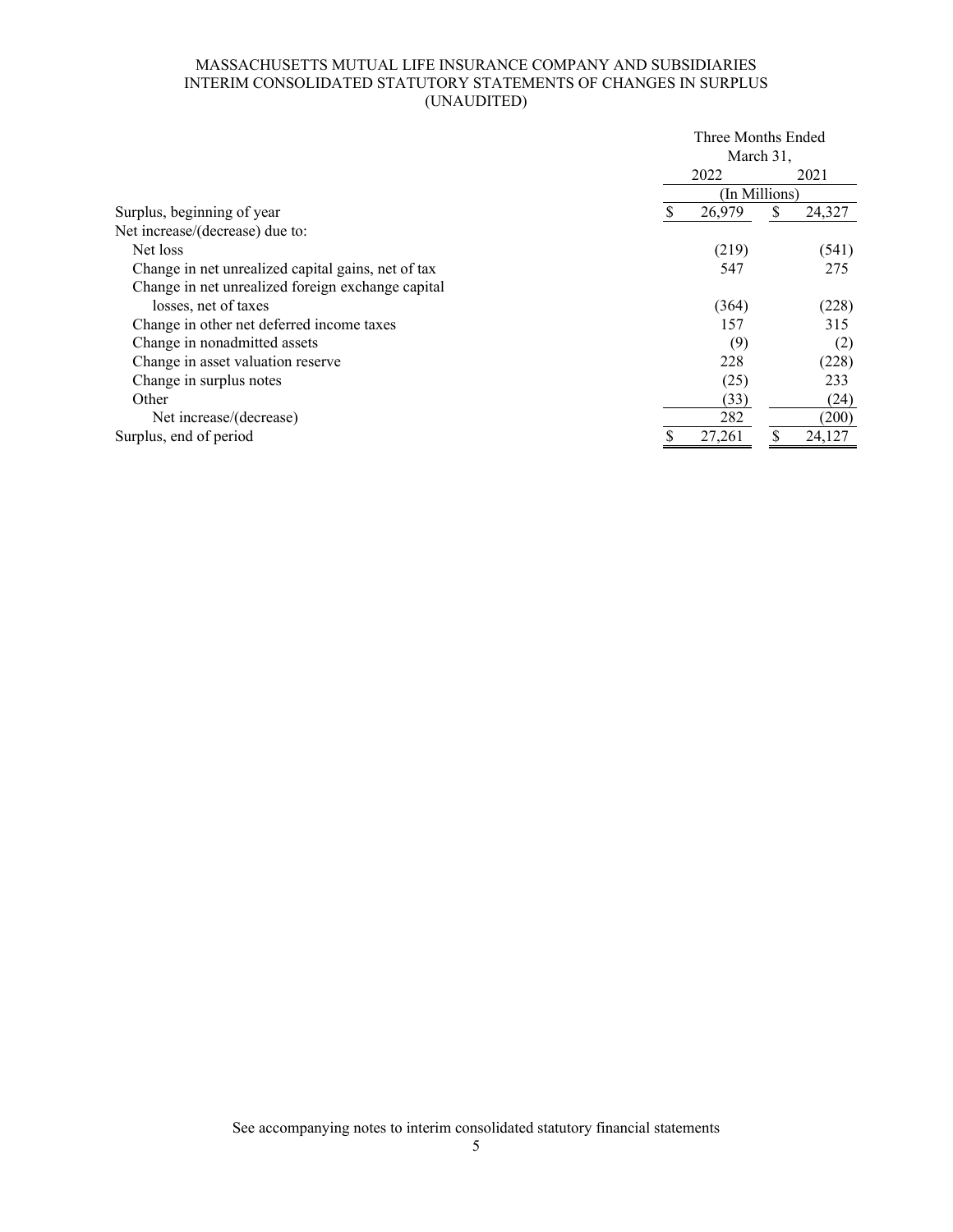# MASSACHUSETTS MUTUAL LIFE INSURANCE COMPANY AND SUBSIDIARIES INTERIM CONSOLIDATED STATUTORY STATEMENTS OF CASH FLOWS (UNAUDITED)

|                                                                 | Three Months Ended |             |
|-----------------------------------------------------------------|--------------------|-------------|
|                                                                 | March 31,<br>2022  |             |
|                                                                 | (\$ In Millions)   | 2021        |
| <b>Cash from operations:</b>                                    |                    |             |
| Premium and other income collected                              | \$<br>5,771        | \$<br>4,646 |
| Net investment income                                           | 2,206              | 2,915       |
| Benefit payments                                                | (3,903)            | (3,482)     |
| Net transfers from separate accounts                            | 423                | 219         |
| Commissions and other expenses                                  | (1, 554)           | (1,276)     |
| Dividends paid to policyholders                                 | (401)              | (377)       |
| Federal and foreign income taxes recovered                      | (2)                | 33          |
| Net cash from operations                                        | 2,690              | 2,678       |
| <b>Cash from investments:</b>                                   |                    |             |
| Proceeds from investments sold, matured or repaid:              |                    |             |
| <b>B</b> onds                                                   | 8,362              | 10,184      |
| Preferred and common stocks - unaffiliated                      | 90                 | 121         |
| Common stocks - affiliated                                      | 1                  | 6           |
| Mortgage loans                                                  | 1,480              | 693         |
| Real estate                                                     | 97                 |             |
| Partnerships and limited liability companies                    | 248                | 112         |
| Derivatives                                                     | (307)              | (937)       |
| Other                                                           | (269)              | (611)       |
| Total investment proceeds                                       | 9,702              | 9,568       |
| Cost of investments acquired:                                   |                    |             |
| <b>Bonds</b>                                                    | (10,680)           | (8,641)     |
| Preferred and common stocks - unaffiliated                      | (128)              | (88)        |
| Common stocks - affiliated                                      | (95)               | (59)        |
| Mortgage loans                                                  | (761)              | (1,101)     |
| Real estate                                                     | (14)               | (57)        |
| Partnerships and limited liability companies                    | (779)              | (419)       |
| Derivatives                                                     | (41)               | (17)        |
| Other                                                           | 289                | 638         |
| Total investments acquired                                      | (12,209)           | (9,744)     |
| Net increase in policy loans                                    | (74)               | (20)        |
| Net cash used in investing activities                           | (2, 581)           | (196)       |
| Cash from financing and miscellaneous sources:                  |                    |             |
| Net deposits on deposit-type contracts                          | 910                | 778         |
| Change in repurchase agreements                                 | (319)              | (891)       |
| Change in collateral                                            | (2,314)            | (2, 422)    |
| Other cash provided                                             | 1,350              | 816         |
| Net cash applied to financing and miscellaneous sources         | (398)              | (1,719)     |
| Net change in cash, cash equivalents and short-term investments | (289)              | 763         |
| Cash, cash equivalents and short-term investments:              |                    |             |
| Beginning of year                                               | 6,210              | 6,176       |
| End of period                                                   | \$<br>5,921        | \$<br>6,939 |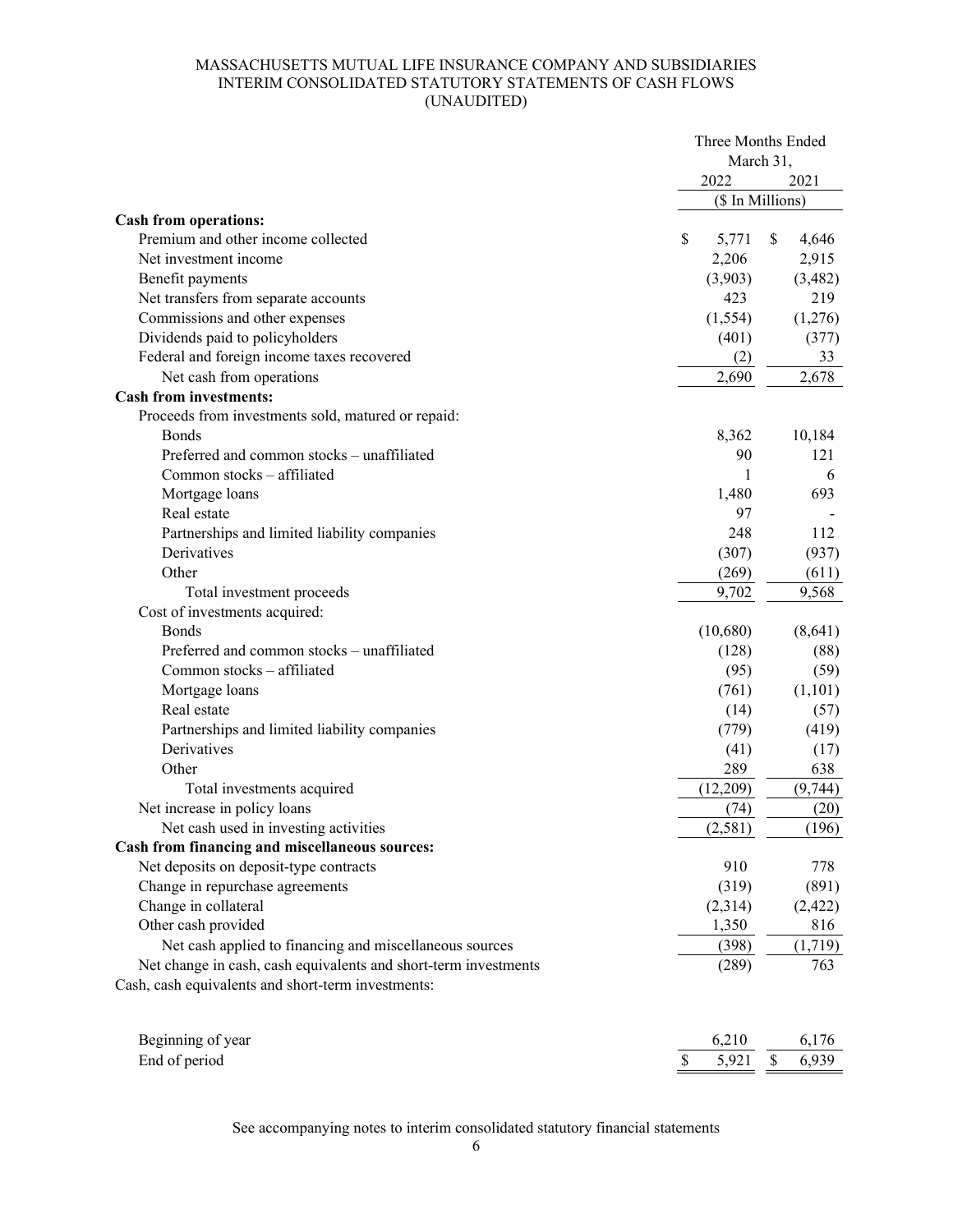# *1. Nature of operations*

Massachusetts Mutual Life Insurance Company (MassMutual), a mutual life insurance company domiciled in the Commonwealth of Massachusetts, and its domestic life insurance subsidiaries domiciled in the State of Connecticut (collectively, the Company), provide individual and group life insurance, disability insurance (DI), individual and group annuities and guaranteed interest contracts (GIC) to individual and institutional customers in all 50 states of the United States of America (U.S.), the District of Columbia and Puerto Rico. Products and services are offered primarily through the Company's MassMutual Financial Advisors (MMFA), MassMutual Strategic Distributors (MMSD), Digital Distribution (DD), Institutional Solutions (IS) and Worksite distribution channels.

MMFA is a sales force that includes financial professionals that operate in the U.S. MMFA sells individual life, individual annuities, long term care (LTC) and DI. The Company's MMSD channel sells life insurance, disability, annuity, and hybrid life and LTC solutions through a network of third-party distribution partners. The Company's DD channel sells individual life and supplemental health insurance primarily through direct response television advertising, digital media, search engine optimization and search engine marketing. The Company's IS distribution channel sells group annuities, group life and GIC primarily through retirement advisory firms, actuarial consulting firms, investment banks, insurance benefit advisors and investment management companies. The Company's Worksite channel works with advisors and employers across the country to provide American workers with voluntary and executive benefits such as group whole life, critical illness, accident insurance and executive variable life and disability, through the workplace.

# *2. Summary of significant accounting policies*

### *a. Basis of presentation*

These interim consolidated statutory financial statements include MassMutual and its wholly-owned U.S. domiciled life insurance subsidiary C.M. Life Insurance Company (C.M. Life), and C.M. Life's wholly-owned U.S. domiciled life insurance subsidiary, MML Bay State Life Insurance Company. All intercompany transactions and balances for these consolidated entities have been eliminated. Other subsidiaries and affiliates are accounted for under the equity method in accordance with statutory accounting practices. Statutory financial statements filed with regulatory authorities are not presented on a consolidated basis.

The interim consolidated statutory financial statements have been prepared in conformity with the statutory accounting practices of the National Association of Insurance Commissioners (NAIC) and the accounting practices prescribed or permitted by the Commonwealth of Massachusetts Division of Insurance; and for the wholly-owned U.S. domiciled life insurance subsidiaries, the State of Connecticut Insurance Department.

The interim consolidated statutory financial statements and notes as of March 31, 2022 and December 31, 2021 and for the three months ended March 31, 2022 and 2021 are unaudited. The Interim Consolidated Statutory Statement of Financial Position as of December 31, 2021 has been derived from the audited consolidated financial statements at that date, but do not include all of the information and footnotes required by statutory accounting practices for complete financial statements. These interim consolidated statutory financial statements, in the opinion of management, reflect the fair presentation of the financial position, results of operations, changes in surplus and cash flows for the interim periods. These interim consolidated statutory financial statements and notes should be read in conjunction with the consolidated statutory financial statements and notes thereto included in the Company's 2021 audited yearend financial statements as these interim consolidated statutory financial statements disclose only significant changes from yearend 2021. The results of operations for the interim periods should not be considered indicative of results to be expected for the full year.

For the full description of accounting policies, see *Note 2. "Summary of significant accounting policies"* of Notes to Consolidated Statutory Financial Statements included in the Company's 2021 audited consolidated yearend financial statements.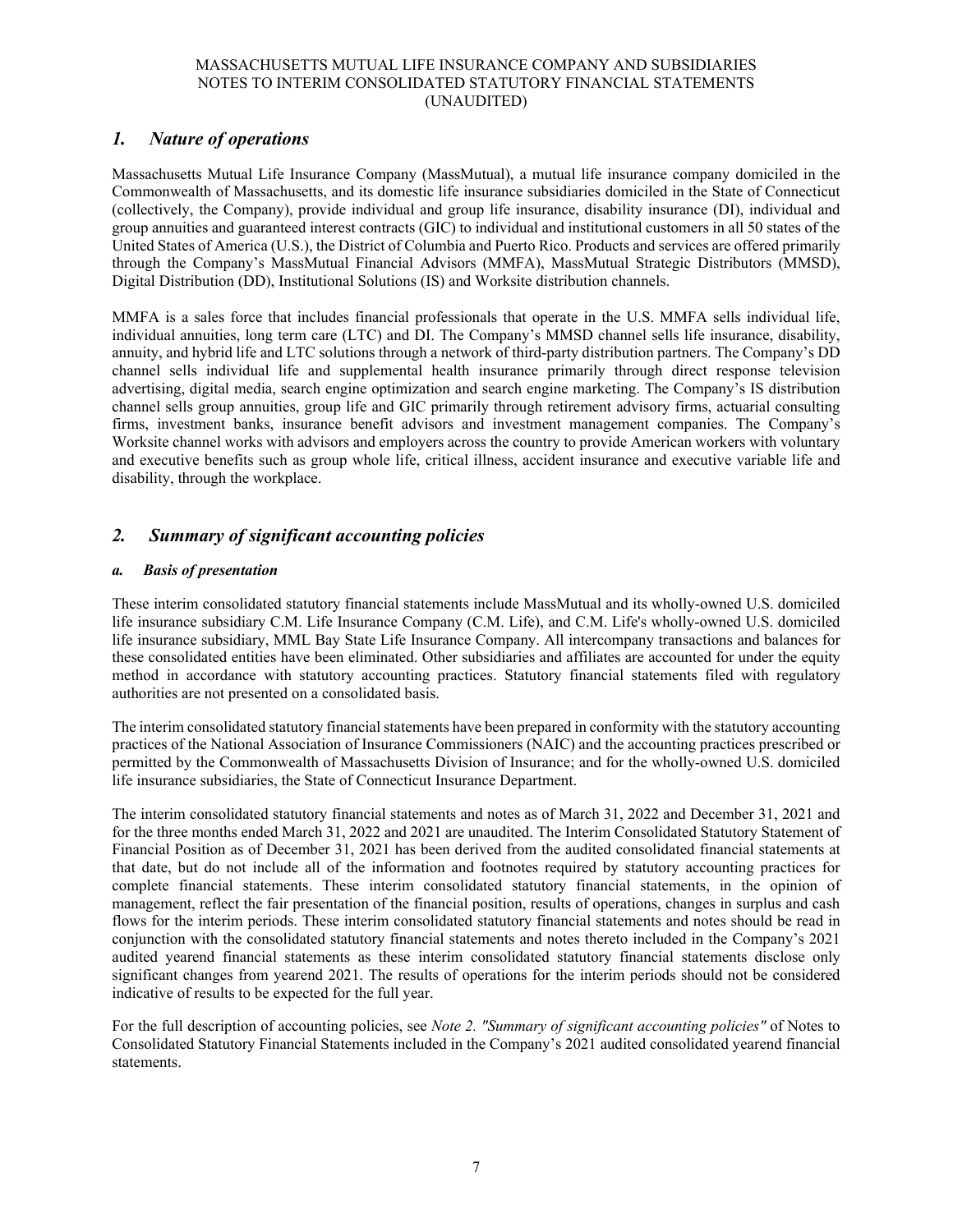### *b. Common stocks - subsidiaries and affiliates*

Common stocks of unconsolidated subsidiaries, primarily MassMutual Holding LLC (MMHLLC), Glidepath Holdings Inc. (Glidepath) and MM Investment Holding (MMIH), are accounted for using the statutory equity method. The Company accounts for the value of MMHLLC at its underlying U.S. generally accepted accounting principles (U.S. GAAP) equity value less adjustments for the limited statutory basis of accounting related to foreign insurance subsidiaries and controlled affiliates entities as well as an adjustment of \$613 million as of March 31, 2022 for a portion of its noncontrolling interests. Glidepath is valued on its underlying GAAP equity with adjustment to recognize its investment in Great American Life Insurance Company and other subsidiaries and affiliated entities (GALIC) based on GALIC's underlying statutory surplus, adjusted for any unamortized goodwill that would have been recognized under the statutory purchase method. Operating results, less dividends declared, for MMHLLC, Glidepath and MMIH are reflected as net unrealized capital gains in the Statutory Statements of Changes in Surplus. Dividends declared from MMHLLC, Glidepath and MMIH are recorded in net investment income when declared and are limited to MMHLLC, Glidepath and MMIH's U.S. GAAP retained earnings. The cost basis of common stocks – subsidiaries and affiliates is adjusted for impairments deemed to be other than temporary.

# *3. New accounting standards*

#### *a. Future adoption of new accounting standards*

In November 2021, the NAIC adopted modifications to SSAP No. 43R, *Loan-Backed and Structured Securities*, effective December 31, 2022. The modifications require investments in residual tranches to be reported on Schedule BA as Other Invested Assets. Residual tranches will be carried at the lower of amortized cost or fair value, with changes in value recorded as unrealized gains or losses. The modifications are not expected to have a material effect on the Company's consolidated financial statements.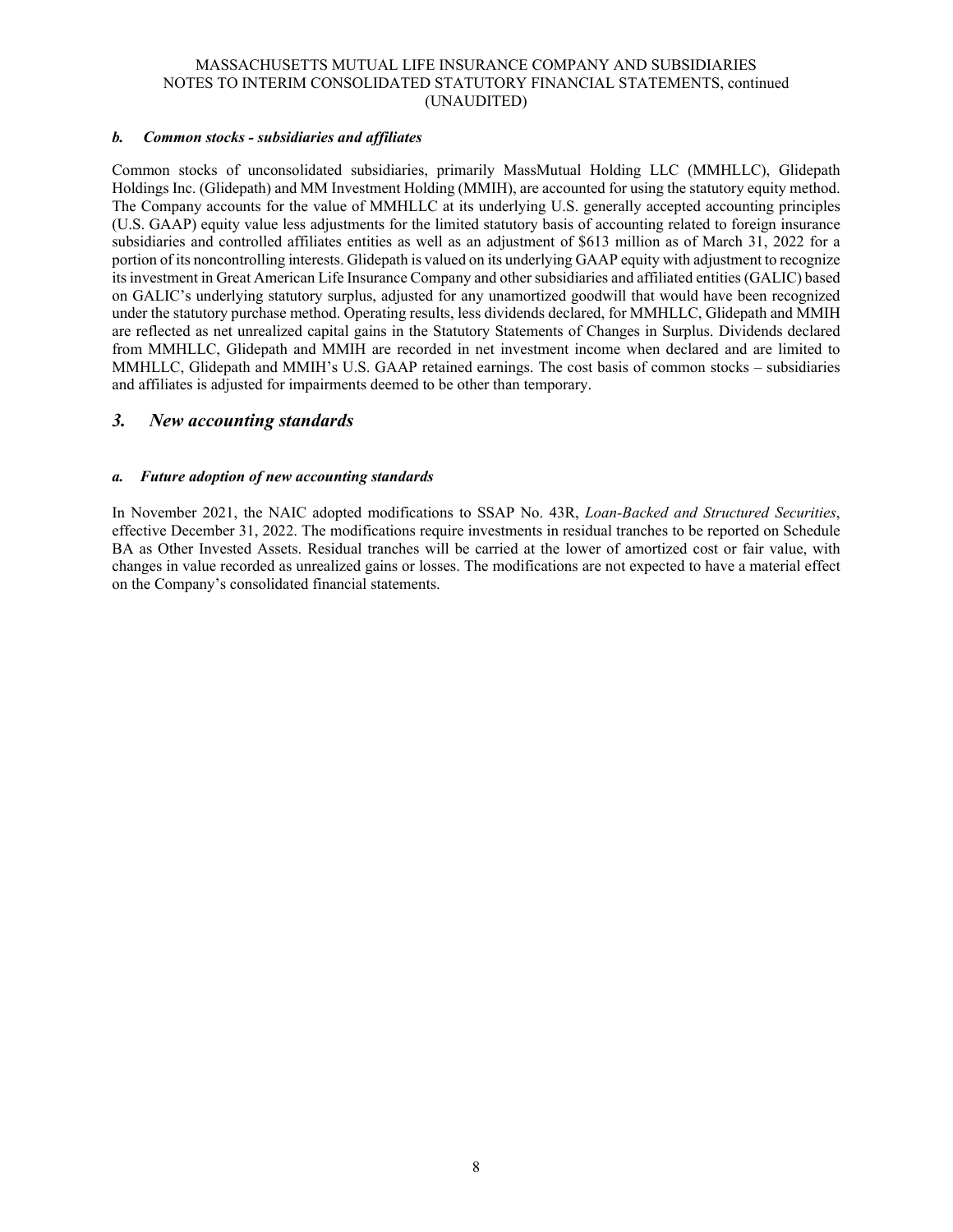# *4. Fair value of financial instruments*

The following presents a summary of the carrying values and fair values of the Company's financial instruments:

| Fair<br>Carrying<br>Value<br>Value<br>Level 1<br>Level 2<br>Level 3<br>(In Millions)<br>Bonds:<br>\$<br>\$<br>\$<br>\$<br>\$<br>4,321<br>4,622<br>4,622<br>U. S. government and agencies<br>1,823<br>1,719<br>59<br>All other governments<br>1,778<br>281<br>308<br>308<br>States, territories and possessions<br>437<br>466<br>466<br>Political subdivisions<br>4,346<br>4,779<br>4,770<br>9<br>Special revenue<br>111,424<br>58,558<br>Industrial and miscellaneous<br>110,755<br>52,197<br>$\blacksquare$<br>7,405<br>7,292<br>Parent, subsidiaries and affiliates<br>7,338<br>46<br>Preferred stocks<br>553<br>556<br>39<br>517<br>$\blacksquare$<br>484<br>484<br>Common stocks - subsidiaries and affiliates<br>340<br>144<br>899<br>1,460<br>561<br>Common stocks - unaffiliated<br>1,460<br>21,930<br>22,198<br>21,930<br>Mortgage loans - commercial<br>4,279<br>Mortgage loans - residential<br>4,402<br>4,279<br>Derivatives:<br>13,401<br>13,567<br>13,567<br>Interest rate swaps<br>$\overline{\phantom{a}}$<br>511<br>511<br>13<br>498<br>Options<br>1,234<br>1,234<br>1,234<br>Currency swaps<br>$\overline{a}$<br>109<br>Forward contracts<br>109<br>109<br>$\mathbf{1}$<br>Credit default swaps<br>1<br>$\overline{\phantom{a}}$<br>15<br>15<br>Financial futures<br>15<br>Cash, cash equivalents and<br>5,921<br>5,921<br>5,921<br>short-term investments<br>50,388<br>25,060<br>77,234<br>77,204<br>1,756<br>Separate account assets<br>Financial liabilities:<br>14,302<br><b>GICs</b><br>14,738<br>14,302<br>$\overline{\phantom{a}}$<br>1,909<br>1,937<br>1,909<br>Group annuity contracts and other deposits<br>Individual annuity contracts<br>15,550<br>18,616<br>18,616<br>$\blacksquare$<br>Supplementary contracts<br>1,252<br>1,254<br>1,254<br>$\blacksquare$<br>2,656<br>Repurchase agreements<br>2,656<br>2,656<br>$\overline{a}$<br>250<br>250<br>250<br>Commercial paper<br>$\overline{a}$<br>Derivatives:<br>8,583<br>10,788<br>10,788<br>Interest rate swaps<br>$\overline{\phantom{a}}$<br>3<br>6<br>6<br>3<br>Options<br>113<br>113<br>113<br>Currency swaps<br>84<br>84<br>84<br>Forward contracts<br>$\overline{2}$<br>$\overline{c}$<br>$\overline{c}$<br>Credit default swaps<br>166<br>166<br>166<br>Financial futures<br>$\sim$ |                   | March 31, 2022 |  |  |  |  |  |  |  |  |  |  |  |
|-----------------------------------------------------------------------------------------------------------------------------------------------------------------------------------------------------------------------------------------------------------------------------------------------------------------------------------------------------------------------------------------------------------------------------------------------------------------------------------------------------------------------------------------------------------------------------------------------------------------------------------------------------------------------------------------------------------------------------------------------------------------------------------------------------------------------------------------------------------------------------------------------------------------------------------------------------------------------------------------------------------------------------------------------------------------------------------------------------------------------------------------------------------------------------------------------------------------------------------------------------------------------------------------------------------------------------------------------------------------------------------------------------------------------------------------------------------------------------------------------------------------------------------------------------------------------------------------------------------------------------------------------------------------------------------------------------------------------------------------------------------------------------------------------------------------------------------------------------------------------------------------------------------------------------------------------------------------------------------------------------------------------------------------------------------------------------------------------------------------------------------------------------------------------------------------------------------------------------------------------------------------------------|-------------------|----------------|--|--|--|--|--|--|--|--|--|--|--|
|                                                                                                                                                                                                                                                                                                                                                                                                                                                                                                                                                                                                                                                                                                                                                                                                                                                                                                                                                                                                                                                                                                                                                                                                                                                                                                                                                                                                                                                                                                                                                                                                                                                                                                                                                                                                                                                                                                                                                                                                                                                                                                                                                                                                                                                                             |                   |                |  |  |  |  |  |  |  |  |  |  |  |
|                                                                                                                                                                                                                                                                                                                                                                                                                                                                                                                                                                                                                                                                                                                                                                                                                                                                                                                                                                                                                                                                                                                                                                                                                                                                                                                                                                                                                                                                                                                                                                                                                                                                                                                                                                                                                                                                                                                                                                                                                                                                                                                                                                                                                                                                             |                   |                |  |  |  |  |  |  |  |  |  |  |  |
|                                                                                                                                                                                                                                                                                                                                                                                                                                                                                                                                                                                                                                                                                                                                                                                                                                                                                                                                                                                                                                                                                                                                                                                                                                                                                                                                                                                                                                                                                                                                                                                                                                                                                                                                                                                                                                                                                                                                                                                                                                                                                                                                                                                                                                                                             |                   |                |  |  |  |  |  |  |  |  |  |  |  |
|                                                                                                                                                                                                                                                                                                                                                                                                                                                                                                                                                                                                                                                                                                                                                                                                                                                                                                                                                                                                                                                                                                                                                                                                                                                                                                                                                                                                                                                                                                                                                                                                                                                                                                                                                                                                                                                                                                                                                                                                                                                                                                                                                                                                                                                                             | Financial assets: |                |  |  |  |  |  |  |  |  |  |  |  |
|                                                                                                                                                                                                                                                                                                                                                                                                                                                                                                                                                                                                                                                                                                                                                                                                                                                                                                                                                                                                                                                                                                                                                                                                                                                                                                                                                                                                                                                                                                                                                                                                                                                                                                                                                                                                                                                                                                                                                                                                                                                                                                                                                                                                                                                                             |                   |                |  |  |  |  |  |  |  |  |  |  |  |
|                                                                                                                                                                                                                                                                                                                                                                                                                                                                                                                                                                                                                                                                                                                                                                                                                                                                                                                                                                                                                                                                                                                                                                                                                                                                                                                                                                                                                                                                                                                                                                                                                                                                                                                                                                                                                                                                                                                                                                                                                                                                                                                                                                                                                                                                             |                   |                |  |  |  |  |  |  |  |  |  |  |  |
|                                                                                                                                                                                                                                                                                                                                                                                                                                                                                                                                                                                                                                                                                                                                                                                                                                                                                                                                                                                                                                                                                                                                                                                                                                                                                                                                                                                                                                                                                                                                                                                                                                                                                                                                                                                                                                                                                                                                                                                                                                                                                                                                                                                                                                                                             |                   |                |  |  |  |  |  |  |  |  |  |  |  |
|                                                                                                                                                                                                                                                                                                                                                                                                                                                                                                                                                                                                                                                                                                                                                                                                                                                                                                                                                                                                                                                                                                                                                                                                                                                                                                                                                                                                                                                                                                                                                                                                                                                                                                                                                                                                                                                                                                                                                                                                                                                                                                                                                                                                                                                                             |                   |                |  |  |  |  |  |  |  |  |  |  |  |
|                                                                                                                                                                                                                                                                                                                                                                                                                                                                                                                                                                                                                                                                                                                                                                                                                                                                                                                                                                                                                                                                                                                                                                                                                                                                                                                                                                                                                                                                                                                                                                                                                                                                                                                                                                                                                                                                                                                                                                                                                                                                                                                                                                                                                                                                             |                   |                |  |  |  |  |  |  |  |  |  |  |  |
|                                                                                                                                                                                                                                                                                                                                                                                                                                                                                                                                                                                                                                                                                                                                                                                                                                                                                                                                                                                                                                                                                                                                                                                                                                                                                                                                                                                                                                                                                                                                                                                                                                                                                                                                                                                                                                                                                                                                                                                                                                                                                                                                                                                                                                                                             |                   |                |  |  |  |  |  |  |  |  |  |  |  |
|                                                                                                                                                                                                                                                                                                                                                                                                                                                                                                                                                                                                                                                                                                                                                                                                                                                                                                                                                                                                                                                                                                                                                                                                                                                                                                                                                                                                                                                                                                                                                                                                                                                                                                                                                                                                                                                                                                                                                                                                                                                                                                                                                                                                                                                                             |                   |                |  |  |  |  |  |  |  |  |  |  |  |
|                                                                                                                                                                                                                                                                                                                                                                                                                                                                                                                                                                                                                                                                                                                                                                                                                                                                                                                                                                                                                                                                                                                                                                                                                                                                                                                                                                                                                                                                                                                                                                                                                                                                                                                                                                                                                                                                                                                                                                                                                                                                                                                                                                                                                                                                             |                   |                |  |  |  |  |  |  |  |  |  |  |  |
|                                                                                                                                                                                                                                                                                                                                                                                                                                                                                                                                                                                                                                                                                                                                                                                                                                                                                                                                                                                                                                                                                                                                                                                                                                                                                                                                                                                                                                                                                                                                                                                                                                                                                                                                                                                                                                                                                                                                                                                                                                                                                                                                                                                                                                                                             |                   |                |  |  |  |  |  |  |  |  |  |  |  |
|                                                                                                                                                                                                                                                                                                                                                                                                                                                                                                                                                                                                                                                                                                                                                                                                                                                                                                                                                                                                                                                                                                                                                                                                                                                                                                                                                                                                                                                                                                                                                                                                                                                                                                                                                                                                                                                                                                                                                                                                                                                                                                                                                                                                                                                                             |                   |                |  |  |  |  |  |  |  |  |  |  |  |
|                                                                                                                                                                                                                                                                                                                                                                                                                                                                                                                                                                                                                                                                                                                                                                                                                                                                                                                                                                                                                                                                                                                                                                                                                                                                                                                                                                                                                                                                                                                                                                                                                                                                                                                                                                                                                                                                                                                                                                                                                                                                                                                                                                                                                                                                             |                   |                |  |  |  |  |  |  |  |  |  |  |  |
|                                                                                                                                                                                                                                                                                                                                                                                                                                                                                                                                                                                                                                                                                                                                                                                                                                                                                                                                                                                                                                                                                                                                                                                                                                                                                                                                                                                                                                                                                                                                                                                                                                                                                                                                                                                                                                                                                                                                                                                                                                                                                                                                                                                                                                                                             |                   |                |  |  |  |  |  |  |  |  |  |  |  |
|                                                                                                                                                                                                                                                                                                                                                                                                                                                                                                                                                                                                                                                                                                                                                                                                                                                                                                                                                                                                                                                                                                                                                                                                                                                                                                                                                                                                                                                                                                                                                                                                                                                                                                                                                                                                                                                                                                                                                                                                                                                                                                                                                                                                                                                                             |                   |                |  |  |  |  |  |  |  |  |  |  |  |
|                                                                                                                                                                                                                                                                                                                                                                                                                                                                                                                                                                                                                                                                                                                                                                                                                                                                                                                                                                                                                                                                                                                                                                                                                                                                                                                                                                                                                                                                                                                                                                                                                                                                                                                                                                                                                                                                                                                                                                                                                                                                                                                                                                                                                                                                             |                   |                |  |  |  |  |  |  |  |  |  |  |  |
|                                                                                                                                                                                                                                                                                                                                                                                                                                                                                                                                                                                                                                                                                                                                                                                                                                                                                                                                                                                                                                                                                                                                                                                                                                                                                                                                                                                                                                                                                                                                                                                                                                                                                                                                                                                                                                                                                                                                                                                                                                                                                                                                                                                                                                                                             |                   |                |  |  |  |  |  |  |  |  |  |  |  |
|                                                                                                                                                                                                                                                                                                                                                                                                                                                                                                                                                                                                                                                                                                                                                                                                                                                                                                                                                                                                                                                                                                                                                                                                                                                                                                                                                                                                                                                                                                                                                                                                                                                                                                                                                                                                                                                                                                                                                                                                                                                                                                                                                                                                                                                                             |                   |                |  |  |  |  |  |  |  |  |  |  |  |
|                                                                                                                                                                                                                                                                                                                                                                                                                                                                                                                                                                                                                                                                                                                                                                                                                                                                                                                                                                                                                                                                                                                                                                                                                                                                                                                                                                                                                                                                                                                                                                                                                                                                                                                                                                                                                                                                                                                                                                                                                                                                                                                                                                                                                                                                             |                   |                |  |  |  |  |  |  |  |  |  |  |  |
|                                                                                                                                                                                                                                                                                                                                                                                                                                                                                                                                                                                                                                                                                                                                                                                                                                                                                                                                                                                                                                                                                                                                                                                                                                                                                                                                                                                                                                                                                                                                                                                                                                                                                                                                                                                                                                                                                                                                                                                                                                                                                                                                                                                                                                                                             |                   |                |  |  |  |  |  |  |  |  |  |  |  |
|                                                                                                                                                                                                                                                                                                                                                                                                                                                                                                                                                                                                                                                                                                                                                                                                                                                                                                                                                                                                                                                                                                                                                                                                                                                                                                                                                                                                                                                                                                                                                                                                                                                                                                                                                                                                                                                                                                                                                                                                                                                                                                                                                                                                                                                                             |                   |                |  |  |  |  |  |  |  |  |  |  |  |
|                                                                                                                                                                                                                                                                                                                                                                                                                                                                                                                                                                                                                                                                                                                                                                                                                                                                                                                                                                                                                                                                                                                                                                                                                                                                                                                                                                                                                                                                                                                                                                                                                                                                                                                                                                                                                                                                                                                                                                                                                                                                                                                                                                                                                                                                             |                   |                |  |  |  |  |  |  |  |  |  |  |  |
|                                                                                                                                                                                                                                                                                                                                                                                                                                                                                                                                                                                                                                                                                                                                                                                                                                                                                                                                                                                                                                                                                                                                                                                                                                                                                                                                                                                                                                                                                                                                                                                                                                                                                                                                                                                                                                                                                                                                                                                                                                                                                                                                                                                                                                                                             |                   |                |  |  |  |  |  |  |  |  |  |  |  |
|                                                                                                                                                                                                                                                                                                                                                                                                                                                                                                                                                                                                                                                                                                                                                                                                                                                                                                                                                                                                                                                                                                                                                                                                                                                                                                                                                                                                                                                                                                                                                                                                                                                                                                                                                                                                                                                                                                                                                                                                                                                                                                                                                                                                                                                                             |                   |                |  |  |  |  |  |  |  |  |  |  |  |
|                                                                                                                                                                                                                                                                                                                                                                                                                                                                                                                                                                                                                                                                                                                                                                                                                                                                                                                                                                                                                                                                                                                                                                                                                                                                                                                                                                                                                                                                                                                                                                                                                                                                                                                                                                                                                                                                                                                                                                                                                                                                                                                                                                                                                                                                             |                   |                |  |  |  |  |  |  |  |  |  |  |  |
|                                                                                                                                                                                                                                                                                                                                                                                                                                                                                                                                                                                                                                                                                                                                                                                                                                                                                                                                                                                                                                                                                                                                                                                                                                                                                                                                                                                                                                                                                                                                                                                                                                                                                                                                                                                                                                                                                                                                                                                                                                                                                                                                                                                                                                                                             |                   |                |  |  |  |  |  |  |  |  |  |  |  |
|                                                                                                                                                                                                                                                                                                                                                                                                                                                                                                                                                                                                                                                                                                                                                                                                                                                                                                                                                                                                                                                                                                                                                                                                                                                                                                                                                                                                                                                                                                                                                                                                                                                                                                                                                                                                                                                                                                                                                                                                                                                                                                                                                                                                                                                                             |                   |                |  |  |  |  |  |  |  |  |  |  |  |
|                                                                                                                                                                                                                                                                                                                                                                                                                                                                                                                                                                                                                                                                                                                                                                                                                                                                                                                                                                                                                                                                                                                                                                                                                                                                                                                                                                                                                                                                                                                                                                                                                                                                                                                                                                                                                                                                                                                                                                                                                                                                                                                                                                                                                                                                             |                   |                |  |  |  |  |  |  |  |  |  |  |  |
|                                                                                                                                                                                                                                                                                                                                                                                                                                                                                                                                                                                                                                                                                                                                                                                                                                                                                                                                                                                                                                                                                                                                                                                                                                                                                                                                                                                                                                                                                                                                                                                                                                                                                                                                                                                                                                                                                                                                                                                                                                                                                                                                                                                                                                                                             |                   |                |  |  |  |  |  |  |  |  |  |  |  |
|                                                                                                                                                                                                                                                                                                                                                                                                                                                                                                                                                                                                                                                                                                                                                                                                                                                                                                                                                                                                                                                                                                                                                                                                                                                                                                                                                                                                                                                                                                                                                                                                                                                                                                                                                                                                                                                                                                                                                                                                                                                                                                                                                                                                                                                                             |                   |                |  |  |  |  |  |  |  |  |  |  |  |
|                                                                                                                                                                                                                                                                                                                                                                                                                                                                                                                                                                                                                                                                                                                                                                                                                                                                                                                                                                                                                                                                                                                                                                                                                                                                                                                                                                                                                                                                                                                                                                                                                                                                                                                                                                                                                                                                                                                                                                                                                                                                                                                                                                                                                                                                             |                   |                |  |  |  |  |  |  |  |  |  |  |  |
|                                                                                                                                                                                                                                                                                                                                                                                                                                                                                                                                                                                                                                                                                                                                                                                                                                                                                                                                                                                                                                                                                                                                                                                                                                                                                                                                                                                                                                                                                                                                                                                                                                                                                                                                                                                                                                                                                                                                                                                                                                                                                                                                                                                                                                                                             |                   |                |  |  |  |  |  |  |  |  |  |  |  |
|                                                                                                                                                                                                                                                                                                                                                                                                                                                                                                                                                                                                                                                                                                                                                                                                                                                                                                                                                                                                                                                                                                                                                                                                                                                                                                                                                                                                                                                                                                                                                                                                                                                                                                                                                                                                                                                                                                                                                                                                                                                                                                                                                                                                                                                                             |                   |                |  |  |  |  |  |  |  |  |  |  |  |
|                                                                                                                                                                                                                                                                                                                                                                                                                                                                                                                                                                                                                                                                                                                                                                                                                                                                                                                                                                                                                                                                                                                                                                                                                                                                                                                                                                                                                                                                                                                                                                                                                                                                                                                                                                                                                                                                                                                                                                                                                                                                                                                                                                                                                                                                             |                   |                |  |  |  |  |  |  |  |  |  |  |  |
|                                                                                                                                                                                                                                                                                                                                                                                                                                                                                                                                                                                                                                                                                                                                                                                                                                                                                                                                                                                                                                                                                                                                                                                                                                                                                                                                                                                                                                                                                                                                                                                                                                                                                                                                                                                                                                                                                                                                                                                                                                                                                                                                                                                                                                                                             |                   |                |  |  |  |  |  |  |  |  |  |  |  |
|                                                                                                                                                                                                                                                                                                                                                                                                                                                                                                                                                                                                                                                                                                                                                                                                                                                                                                                                                                                                                                                                                                                                                                                                                                                                                                                                                                                                                                                                                                                                                                                                                                                                                                                                                                                                                                                                                                                                                                                                                                                                                                                                                                                                                                                                             |                   |                |  |  |  |  |  |  |  |  |  |  |  |
|                                                                                                                                                                                                                                                                                                                                                                                                                                                                                                                                                                                                                                                                                                                                                                                                                                                                                                                                                                                                                                                                                                                                                                                                                                                                                                                                                                                                                                                                                                                                                                                                                                                                                                                                                                                                                                                                                                                                                                                                                                                                                                                                                                                                                                                                             |                   |                |  |  |  |  |  |  |  |  |  |  |  |
|                                                                                                                                                                                                                                                                                                                                                                                                                                                                                                                                                                                                                                                                                                                                                                                                                                                                                                                                                                                                                                                                                                                                                                                                                                                                                                                                                                                                                                                                                                                                                                                                                                                                                                                                                                                                                                                                                                                                                                                                                                                                                                                                                                                                                                                                             |                   |                |  |  |  |  |  |  |  |  |  |  |  |
|                                                                                                                                                                                                                                                                                                                                                                                                                                                                                                                                                                                                                                                                                                                                                                                                                                                                                                                                                                                                                                                                                                                                                                                                                                                                                                                                                                                                                                                                                                                                                                                                                                                                                                                                                                                                                                                                                                                                                                                                                                                                                                                                                                                                                                                                             |                   |                |  |  |  |  |  |  |  |  |  |  |  |

Common stocks - subsidiaries and affiliates do not include unconsolidated subsidiaries, which had statutory carrying values of \$22,615 million.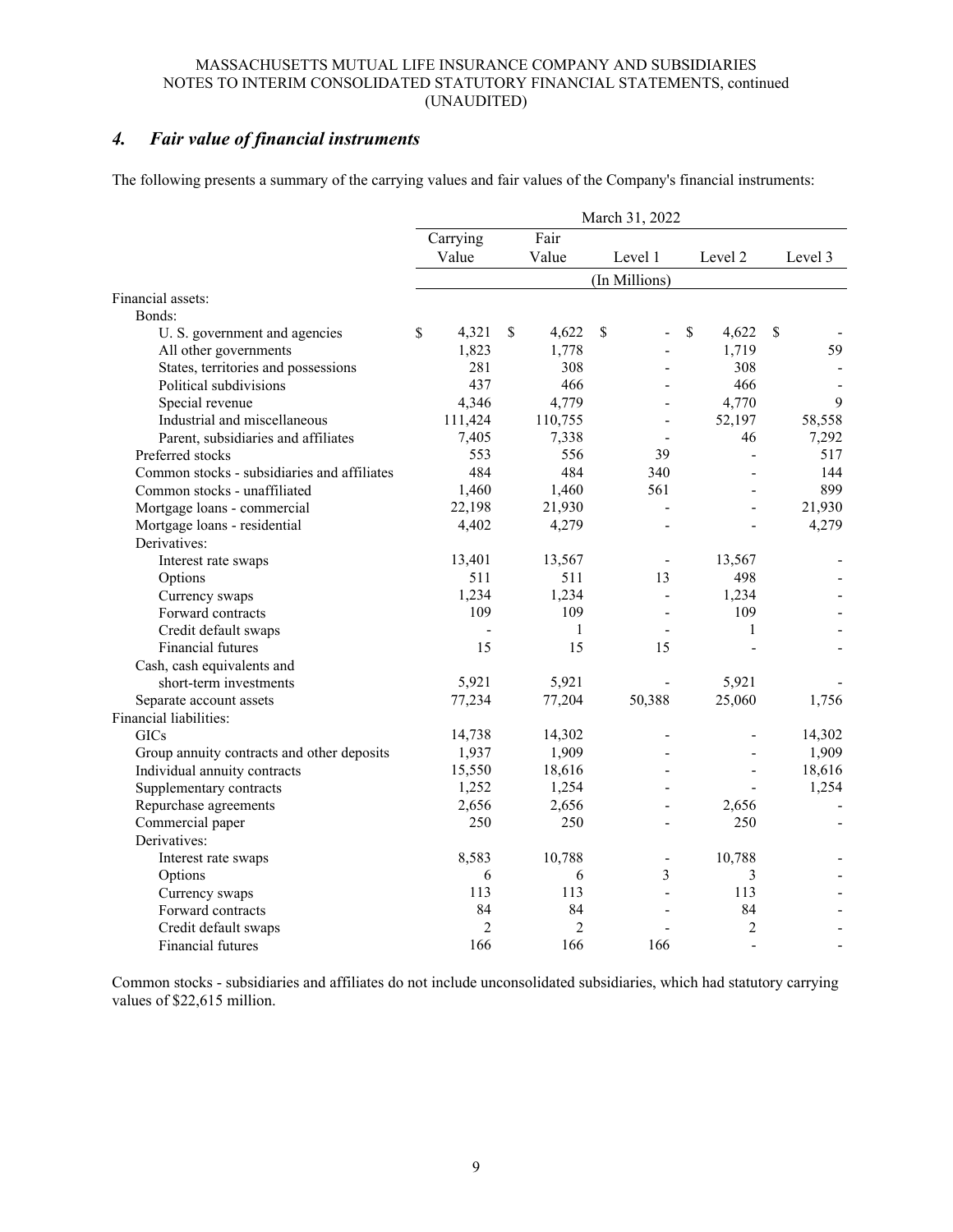| Fair<br>Carrying<br>Value<br>Value<br>Level 1<br>Level 2<br>Level 3<br>(In Millions)<br>Financial assets:<br>Bonds:<br>4,133<br>\$<br>4,776<br>\$<br>\$<br>4,776<br>\$<br>\$<br>U. S. government and agencies<br>÷,<br>1,846<br>1,970<br>1,909<br>61<br>All other governments<br>States, territories and possessions<br>311<br>367<br>367<br>÷.<br>457<br>523<br>523<br>Political subdivisions<br>5,694<br>5,685<br>9<br>Special revenue<br>4,835<br>$\overline{\phantom{a}}$<br>Industrial and miscellaneous<br>116,603<br>58,002<br>58,565<br>110,186<br>36<br>Parent, subsidiaries and affiliates<br>6,726<br>6,761<br>50<br>6,711<br>$\overline{\phantom{a}}$<br>563<br>679<br>43<br>636<br>Preferred stocks<br>Common stocks - subsidiaries and affiliates<br>414<br>414<br>257<br>157<br>$\sim$<br>1,284<br>526<br>758<br>Common stocks - unaffiliated<br>1,284<br>22,308<br>23,060<br>23,060<br>Mortgage loans - commercial<br>÷,<br>Mortgage loans - residential<br>5,086<br>5,128<br>5,128<br>Derivatives:<br>15,556<br>16,794<br>16,794<br>Interest rate swaps<br>$\overline{\phantom{a}}$<br>354<br>354<br>15<br>339<br>Options<br>984<br>984<br>984<br>Currency swaps<br>÷,<br>69<br>69<br>69<br>Forward contracts<br>Credit default swaps<br>$\mathbf{1}$<br>$\mathbf{1}$<br>45<br>Financial futures<br>45<br>45<br>Cash, cash equivalents and<br>6,210<br>6,210<br>1,552<br>short-term investments<br>4,658<br>83,264<br>83,283<br>55,912<br>25,468<br>1,903<br>Separate account assets<br>Financial liabilities:<br>13,832<br>13,828<br>13,828<br><b>GICs</b><br>1,812<br>1,812<br>1,755<br>Group annuity contracts and other deposits<br>÷.<br>18,169<br>Individual annuity contracts<br>15,151<br>18,169<br>÷,<br>Supplementary contracts<br>1,246<br>1,248<br>1,248<br>2,802<br>Repurchase agreements<br>2,802<br>2,802<br>250<br>250<br>Commercial paper<br>250<br>$\overline{a}$<br>Derivatives:<br>11,210<br>12,043<br>12,043<br>Interest rate swaps<br>$\qquad \qquad \blacksquare$<br>14<br>14<br>$\overline{4}$<br>10<br>Options<br>206<br>206<br>206<br>Currency swaps<br>71<br>71<br>71<br>Forward contracts<br>۰<br>2<br>$\overline{2}$<br>1<br>Credit default swaps<br>L, |                   | December 31, 2021 |   |  |   |  |   |  |        |  |  |  |  |
|-------------------------------------------------------------------------------------------------------------------------------------------------------------------------------------------------------------------------------------------------------------------------------------------------------------------------------------------------------------------------------------------------------------------------------------------------------------------------------------------------------------------------------------------------------------------------------------------------------------------------------------------------------------------------------------------------------------------------------------------------------------------------------------------------------------------------------------------------------------------------------------------------------------------------------------------------------------------------------------------------------------------------------------------------------------------------------------------------------------------------------------------------------------------------------------------------------------------------------------------------------------------------------------------------------------------------------------------------------------------------------------------------------------------------------------------------------------------------------------------------------------------------------------------------------------------------------------------------------------------------------------------------------------------------------------------------------------------------------------------------------------------------------------------------------------------------------------------------------------------------------------------------------------------------------------------------------------------------------------------------------------------------------------------------------------------------------------------------------------------------------------------------------------------------------------------------------|-------------------|-------------------|---|--|---|--|---|--|--------|--|--|--|--|
|                                                                                                                                                                                                                                                                                                                                                                                                                                                                                                                                                                                                                                                                                                                                                                                                                                                                                                                                                                                                                                                                                                                                                                                                                                                                                                                                                                                                                                                                                                                                                                                                                                                                                                                                                                                                                                                                                                                                                                                                                                                                                                                                                                                                       |                   |                   |   |  |   |  |   |  |        |  |  |  |  |
|                                                                                                                                                                                                                                                                                                                                                                                                                                                                                                                                                                                                                                                                                                                                                                                                                                                                                                                                                                                                                                                                                                                                                                                                                                                                                                                                                                                                                                                                                                                                                                                                                                                                                                                                                                                                                                                                                                                                                                                                                                                                                                                                                                                                       |                   |                   |   |  |   |  |   |  |        |  |  |  |  |
|                                                                                                                                                                                                                                                                                                                                                                                                                                                                                                                                                                                                                                                                                                                                                                                                                                                                                                                                                                                                                                                                                                                                                                                                                                                                                                                                                                                                                                                                                                                                                                                                                                                                                                                                                                                                                                                                                                                                                                                                                                                                                                                                                                                                       |                   |                   |   |  |   |  |   |  |        |  |  |  |  |
|                                                                                                                                                                                                                                                                                                                                                                                                                                                                                                                                                                                                                                                                                                                                                                                                                                                                                                                                                                                                                                                                                                                                                                                                                                                                                                                                                                                                                                                                                                                                                                                                                                                                                                                                                                                                                                                                                                                                                                                                                                                                                                                                                                                                       |                   |                   |   |  |   |  |   |  |        |  |  |  |  |
|                                                                                                                                                                                                                                                                                                                                                                                                                                                                                                                                                                                                                                                                                                                                                                                                                                                                                                                                                                                                                                                                                                                                                                                                                                                                                                                                                                                                                                                                                                                                                                                                                                                                                                                                                                                                                                                                                                                                                                                                                                                                                                                                                                                                       |                   |                   |   |  |   |  |   |  |        |  |  |  |  |
|                                                                                                                                                                                                                                                                                                                                                                                                                                                                                                                                                                                                                                                                                                                                                                                                                                                                                                                                                                                                                                                                                                                                                                                                                                                                                                                                                                                                                                                                                                                                                                                                                                                                                                                                                                                                                                                                                                                                                                                                                                                                                                                                                                                                       |                   |                   |   |  |   |  |   |  |        |  |  |  |  |
|                                                                                                                                                                                                                                                                                                                                                                                                                                                                                                                                                                                                                                                                                                                                                                                                                                                                                                                                                                                                                                                                                                                                                                                                                                                                                                                                                                                                                                                                                                                                                                                                                                                                                                                                                                                                                                                                                                                                                                                                                                                                                                                                                                                                       |                   |                   |   |  |   |  |   |  |        |  |  |  |  |
|                                                                                                                                                                                                                                                                                                                                                                                                                                                                                                                                                                                                                                                                                                                                                                                                                                                                                                                                                                                                                                                                                                                                                                                                                                                                                                                                                                                                                                                                                                                                                                                                                                                                                                                                                                                                                                                                                                                                                                                                                                                                                                                                                                                                       |                   |                   |   |  |   |  |   |  |        |  |  |  |  |
|                                                                                                                                                                                                                                                                                                                                                                                                                                                                                                                                                                                                                                                                                                                                                                                                                                                                                                                                                                                                                                                                                                                                                                                                                                                                                                                                                                                                                                                                                                                                                                                                                                                                                                                                                                                                                                                                                                                                                                                                                                                                                                                                                                                                       |                   |                   |   |  |   |  |   |  |        |  |  |  |  |
|                                                                                                                                                                                                                                                                                                                                                                                                                                                                                                                                                                                                                                                                                                                                                                                                                                                                                                                                                                                                                                                                                                                                                                                                                                                                                                                                                                                                                                                                                                                                                                                                                                                                                                                                                                                                                                                                                                                                                                                                                                                                                                                                                                                                       |                   |                   |   |  |   |  |   |  |        |  |  |  |  |
|                                                                                                                                                                                                                                                                                                                                                                                                                                                                                                                                                                                                                                                                                                                                                                                                                                                                                                                                                                                                                                                                                                                                                                                                                                                                                                                                                                                                                                                                                                                                                                                                                                                                                                                                                                                                                                                                                                                                                                                                                                                                                                                                                                                                       |                   |                   |   |  |   |  |   |  |        |  |  |  |  |
|                                                                                                                                                                                                                                                                                                                                                                                                                                                                                                                                                                                                                                                                                                                                                                                                                                                                                                                                                                                                                                                                                                                                                                                                                                                                                                                                                                                                                                                                                                                                                                                                                                                                                                                                                                                                                                                                                                                                                                                                                                                                                                                                                                                                       |                   |                   |   |  |   |  |   |  |        |  |  |  |  |
|                                                                                                                                                                                                                                                                                                                                                                                                                                                                                                                                                                                                                                                                                                                                                                                                                                                                                                                                                                                                                                                                                                                                                                                                                                                                                                                                                                                                                                                                                                                                                                                                                                                                                                                                                                                                                                                                                                                                                                                                                                                                                                                                                                                                       |                   |                   |   |  |   |  |   |  |        |  |  |  |  |
|                                                                                                                                                                                                                                                                                                                                                                                                                                                                                                                                                                                                                                                                                                                                                                                                                                                                                                                                                                                                                                                                                                                                                                                                                                                                                                                                                                                                                                                                                                                                                                                                                                                                                                                                                                                                                                                                                                                                                                                                                                                                                                                                                                                                       |                   |                   |   |  |   |  |   |  |        |  |  |  |  |
|                                                                                                                                                                                                                                                                                                                                                                                                                                                                                                                                                                                                                                                                                                                                                                                                                                                                                                                                                                                                                                                                                                                                                                                                                                                                                                                                                                                                                                                                                                                                                                                                                                                                                                                                                                                                                                                                                                                                                                                                                                                                                                                                                                                                       |                   |                   |   |  |   |  |   |  |        |  |  |  |  |
|                                                                                                                                                                                                                                                                                                                                                                                                                                                                                                                                                                                                                                                                                                                                                                                                                                                                                                                                                                                                                                                                                                                                                                                                                                                                                                                                                                                                                                                                                                                                                                                                                                                                                                                                                                                                                                                                                                                                                                                                                                                                                                                                                                                                       |                   |                   |   |  |   |  |   |  |        |  |  |  |  |
|                                                                                                                                                                                                                                                                                                                                                                                                                                                                                                                                                                                                                                                                                                                                                                                                                                                                                                                                                                                                                                                                                                                                                                                                                                                                                                                                                                                                                                                                                                                                                                                                                                                                                                                                                                                                                                                                                                                                                                                                                                                                                                                                                                                                       |                   |                   |   |  |   |  |   |  |        |  |  |  |  |
|                                                                                                                                                                                                                                                                                                                                                                                                                                                                                                                                                                                                                                                                                                                                                                                                                                                                                                                                                                                                                                                                                                                                                                                                                                                                                                                                                                                                                                                                                                                                                                                                                                                                                                                                                                                                                                                                                                                                                                                                                                                                                                                                                                                                       |                   |                   |   |  |   |  |   |  |        |  |  |  |  |
|                                                                                                                                                                                                                                                                                                                                                                                                                                                                                                                                                                                                                                                                                                                                                                                                                                                                                                                                                                                                                                                                                                                                                                                                                                                                                                                                                                                                                                                                                                                                                                                                                                                                                                                                                                                                                                                                                                                                                                                                                                                                                                                                                                                                       |                   |                   |   |  |   |  |   |  |        |  |  |  |  |
|                                                                                                                                                                                                                                                                                                                                                                                                                                                                                                                                                                                                                                                                                                                                                                                                                                                                                                                                                                                                                                                                                                                                                                                                                                                                                                                                                                                                                                                                                                                                                                                                                                                                                                                                                                                                                                                                                                                                                                                                                                                                                                                                                                                                       |                   |                   |   |  |   |  |   |  |        |  |  |  |  |
|                                                                                                                                                                                                                                                                                                                                                                                                                                                                                                                                                                                                                                                                                                                                                                                                                                                                                                                                                                                                                                                                                                                                                                                                                                                                                                                                                                                                                                                                                                                                                                                                                                                                                                                                                                                                                                                                                                                                                                                                                                                                                                                                                                                                       |                   |                   |   |  |   |  |   |  |        |  |  |  |  |
|                                                                                                                                                                                                                                                                                                                                                                                                                                                                                                                                                                                                                                                                                                                                                                                                                                                                                                                                                                                                                                                                                                                                                                                                                                                                                                                                                                                                                                                                                                                                                                                                                                                                                                                                                                                                                                                                                                                                                                                                                                                                                                                                                                                                       |                   |                   |   |  |   |  |   |  |        |  |  |  |  |
|                                                                                                                                                                                                                                                                                                                                                                                                                                                                                                                                                                                                                                                                                                                                                                                                                                                                                                                                                                                                                                                                                                                                                                                                                                                                                                                                                                                                                                                                                                                                                                                                                                                                                                                                                                                                                                                                                                                                                                                                                                                                                                                                                                                                       |                   |                   |   |  |   |  |   |  |        |  |  |  |  |
|                                                                                                                                                                                                                                                                                                                                                                                                                                                                                                                                                                                                                                                                                                                                                                                                                                                                                                                                                                                                                                                                                                                                                                                                                                                                                                                                                                                                                                                                                                                                                                                                                                                                                                                                                                                                                                                                                                                                                                                                                                                                                                                                                                                                       |                   |                   |   |  |   |  |   |  |        |  |  |  |  |
|                                                                                                                                                                                                                                                                                                                                                                                                                                                                                                                                                                                                                                                                                                                                                                                                                                                                                                                                                                                                                                                                                                                                                                                                                                                                                                                                                                                                                                                                                                                                                                                                                                                                                                                                                                                                                                                                                                                                                                                                                                                                                                                                                                                                       |                   |                   |   |  |   |  |   |  |        |  |  |  |  |
|                                                                                                                                                                                                                                                                                                                                                                                                                                                                                                                                                                                                                                                                                                                                                                                                                                                                                                                                                                                                                                                                                                                                                                                                                                                                                                                                                                                                                                                                                                                                                                                                                                                                                                                                                                                                                                                                                                                                                                                                                                                                                                                                                                                                       |                   |                   |   |  |   |  |   |  |        |  |  |  |  |
|                                                                                                                                                                                                                                                                                                                                                                                                                                                                                                                                                                                                                                                                                                                                                                                                                                                                                                                                                                                                                                                                                                                                                                                                                                                                                                                                                                                                                                                                                                                                                                                                                                                                                                                                                                                                                                                                                                                                                                                                                                                                                                                                                                                                       |                   |                   |   |  |   |  |   |  |        |  |  |  |  |
|                                                                                                                                                                                                                                                                                                                                                                                                                                                                                                                                                                                                                                                                                                                                                                                                                                                                                                                                                                                                                                                                                                                                                                                                                                                                                                                                                                                                                                                                                                                                                                                                                                                                                                                                                                                                                                                                                                                                                                                                                                                                                                                                                                                                       |                   |                   |   |  |   |  |   |  |        |  |  |  |  |
|                                                                                                                                                                                                                                                                                                                                                                                                                                                                                                                                                                                                                                                                                                                                                                                                                                                                                                                                                                                                                                                                                                                                                                                                                                                                                                                                                                                                                                                                                                                                                                                                                                                                                                                                                                                                                                                                                                                                                                                                                                                                                                                                                                                                       |                   |                   |   |  |   |  |   |  |        |  |  |  |  |
|                                                                                                                                                                                                                                                                                                                                                                                                                                                                                                                                                                                                                                                                                                                                                                                                                                                                                                                                                                                                                                                                                                                                                                                                                                                                                                                                                                                                                                                                                                                                                                                                                                                                                                                                                                                                                                                                                                                                                                                                                                                                                                                                                                                                       |                   |                   |   |  |   |  |   |  |        |  |  |  |  |
|                                                                                                                                                                                                                                                                                                                                                                                                                                                                                                                                                                                                                                                                                                                                                                                                                                                                                                                                                                                                                                                                                                                                                                                                                                                                                                                                                                                                                                                                                                                                                                                                                                                                                                                                                                                                                                                                                                                                                                                                                                                                                                                                                                                                       |                   |                   |   |  |   |  |   |  |        |  |  |  |  |
|                                                                                                                                                                                                                                                                                                                                                                                                                                                                                                                                                                                                                                                                                                                                                                                                                                                                                                                                                                                                                                                                                                                                                                                                                                                                                                                                                                                                                                                                                                                                                                                                                                                                                                                                                                                                                                                                                                                                                                                                                                                                                                                                                                                                       |                   |                   |   |  |   |  |   |  |        |  |  |  |  |
|                                                                                                                                                                                                                                                                                                                                                                                                                                                                                                                                                                                                                                                                                                                                                                                                                                                                                                                                                                                                                                                                                                                                                                                                                                                                                                                                                                                                                                                                                                                                                                                                                                                                                                                                                                                                                                                                                                                                                                                                                                                                                                                                                                                                       |                   |                   |   |  |   |  |   |  |        |  |  |  |  |
|                                                                                                                                                                                                                                                                                                                                                                                                                                                                                                                                                                                                                                                                                                                                                                                                                                                                                                                                                                                                                                                                                                                                                                                                                                                                                                                                                                                                                                                                                                                                                                                                                                                                                                                                                                                                                                                                                                                                                                                                                                                                                                                                                                                                       |                   |                   |   |  |   |  |   |  |        |  |  |  |  |
|                                                                                                                                                                                                                                                                                                                                                                                                                                                                                                                                                                                                                                                                                                                                                                                                                                                                                                                                                                                                                                                                                                                                                                                                                                                                                                                                                                                                                                                                                                                                                                                                                                                                                                                                                                                                                                                                                                                                                                                                                                                                                                                                                                                                       |                   |                   |   |  |   |  |   |  |        |  |  |  |  |
|                                                                                                                                                                                                                                                                                                                                                                                                                                                                                                                                                                                                                                                                                                                                                                                                                                                                                                                                                                                                                                                                                                                                                                                                                                                                                                                                                                                                                                                                                                                                                                                                                                                                                                                                                                                                                                                                                                                                                                                                                                                                                                                                                                                                       |                   |                   |   |  |   |  |   |  |        |  |  |  |  |
|                                                                                                                                                                                                                                                                                                                                                                                                                                                                                                                                                                                                                                                                                                                                                                                                                                                                                                                                                                                                                                                                                                                                                                                                                                                                                                                                                                                                                                                                                                                                                                                                                                                                                                                                                                                                                                                                                                                                                                                                                                                                                                                                                                                                       |                   |                   |   |  |   |  |   |  |        |  |  |  |  |
|                                                                                                                                                                                                                                                                                                                                                                                                                                                                                                                                                                                                                                                                                                                                                                                                                                                                                                                                                                                                                                                                                                                                                                                                                                                                                                                                                                                                                                                                                                                                                                                                                                                                                                                                                                                                                                                                                                                                                                                                                                                                                                                                                                                                       |                   |                   |   |  |   |  |   |  |        |  |  |  |  |
|                                                                                                                                                                                                                                                                                                                                                                                                                                                                                                                                                                                                                                                                                                                                                                                                                                                                                                                                                                                                                                                                                                                                                                                                                                                                                                                                                                                                                                                                                                                                                                                                                                                                                                                                                                                                                                                                                                                                                                                                                                                                                                                                                                                                       |                   |                   |   |  |   |  |   |  |        |  |  |  |  |
|                                                                                                                                                                                                                                                                                                                                                                                                                                                                                                                                                                                                                                                                                                                                                                                                                                                                                                                                                                                                                                                                                                                                                                                                                                                                                                                                                                                                                                                                                                                                                                                                                                                                                                                                                                                                                                                                                                                                                                                                                                                                                                                                                                                                       |                   |                   |   |  |   |  |   |  |        |  |  |  |  |
|                                                                                                                                                                                                                                                                                                                                                                                                                                                                                                                                                                                                                                                                                                                                                                                                                                                                                                                                                                                                                                                                                                                                                                                                                                                                                                                                                                                                                                                                                                                                                                                                                                                                                                                                                                                                                                                                                                                                                                                                                                                                                                                                                                                                       | Financial futures |                   | 5 |  | 5 |  | 5 |  | $\sim$ |  |  |  |  |

Common stocks - subsidiaries and affiliates do not include unconsolidated subsidiaries, which had statutory carrying values of \$22,615 million.

The use of different assumptions or valuation methodologies may have a material impact on the estimated fair value amounts.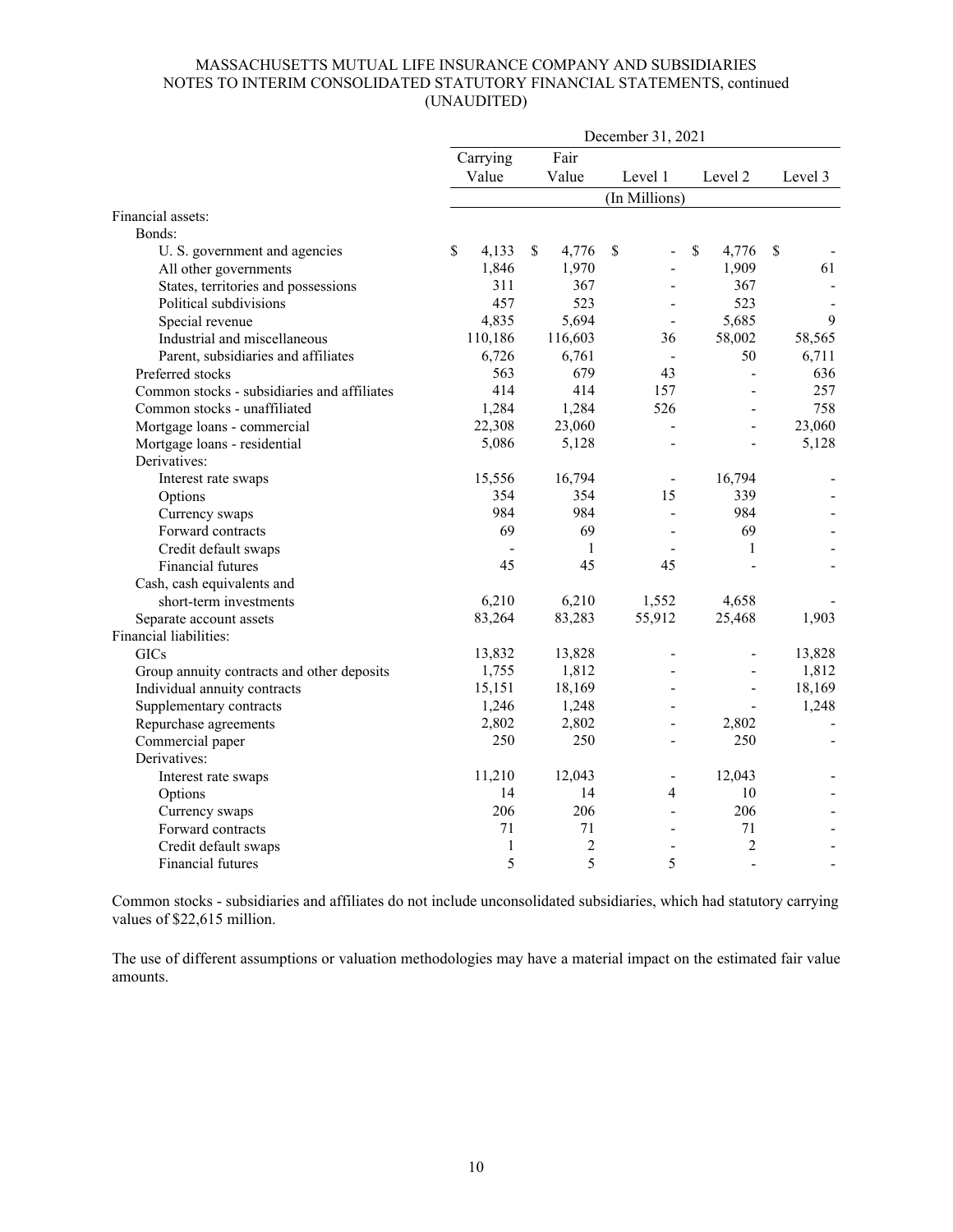The following presents the Company's fair value hierarchy for assets and liabilities that are carried at fair value:

|                                             | March 31, 2022 |                |    |               |    |         |       |                |  |  |  |  |
|---------------------------------------------|----------------|----------------|----|---------------|----|---------|-------|----------------|--|--|--|--|
|                                             |                | Level 1        |    | Level 2       |    | Level 3 | Total |                |  |  |  |  |
|                                             |                |                |    | (In Millions) |    |         |       |                |  |  |  |  |
| Financial assets:                           |                |                |    |               |    |         |       |                |  |  |  |  |
| Bonds:                                      |                |                |    |               |    |         |       |                |  |  |  |  |
| Special revenue                             | \$             |                | \$ | 1             | \$ |         | \$    | 1              |  |  |  |  |
| Industrial and miscellaneous                |                |                |    | 315           |    | 225     |       | 540            |  |  |  |  |
| Preferred stocks                            |                | 40             |    |               |    | 19      |       | 59             |  |  |  |  |
| Common stocks - subsidiaries and affiliates |                | 340            |    |               |    | 144     |       | 484            |  |  |  |  |
| Common stocks - unaffiliated                |                | 561            |    |               |    | 899     |       | 1,460          |  |  |  |  |
| Derivatives:                                |                |                |    |               |    |         |       |                |  |  |  |  |
| Interest rate swaps                         |                |                |    | 13,401        |    |         |       | 13,401         |  |  |  |  |
| Options                                     |                | 13             |    | 498           |    |         |       | 511            |  |  |  |  |
| Currency swaps                              |                |                |    | 1,234         |    |         |       | 1,234          |  |  |  |  |
| Forward contracts                           |                |                |    | 109           |    |         |       | 109            |  |  |  |  |
| Financial futures                           |                | 15             |    |               |    |         |       | 15             |  |  |  |  |
| Separate account assets                     |                | 50,388         |    | 23,890        |    | 1,748   |       | 76,026         |  |  |  |  |
| Total financial assets carried              |                |                |    |               |    |         |       |                |  |  |  |  |
| at fair value                               | S              | 51,357         | \$ | 39,448        | \$ | 3,035   | \$    | 93,840         |  |  |  |  |
| Financial liabilities:                      |                |                |    |               |    |         |       |                |  |  |  |  |
| Derivatives:                                |                |                |    |               |    |         |       |                |  |  |  |  |
| Interest rate swaps                         | \$             |                | \$ | 8,583         | \$ |         | \$    | 8,583          |  |  |  |  |
| Options                                     |                | $\overline{3}$ |    | 3             |    |         |       | 6              |  |  |  |  |
| Currency swaps                              |                |                |    | 113           |    |         |       | 113            |  |  |  |  |
| Forward contracts                           |                |                |    | 84            |    |         |       | 84             |  |  |  |  |
| Credit default swaps                        |                |                |    | 2             |    |         |       | $\overline{2}$ |  |  |  |  |
| <b>Financial futures</b>                    |                | 166            |    |               |    |         |       | 166            |  |  |  |  |
| Total financial liabilities carried         |                |                |    |               |    |         |       |                |  |  |  |  |
| at fair value                               | \$             | 169            | \$ | 8,785         | \$ |         | \$    | 8,954          |  |  |  |  |

The Company does not have any financial instruments that were carried at net asset value as a practical expedient.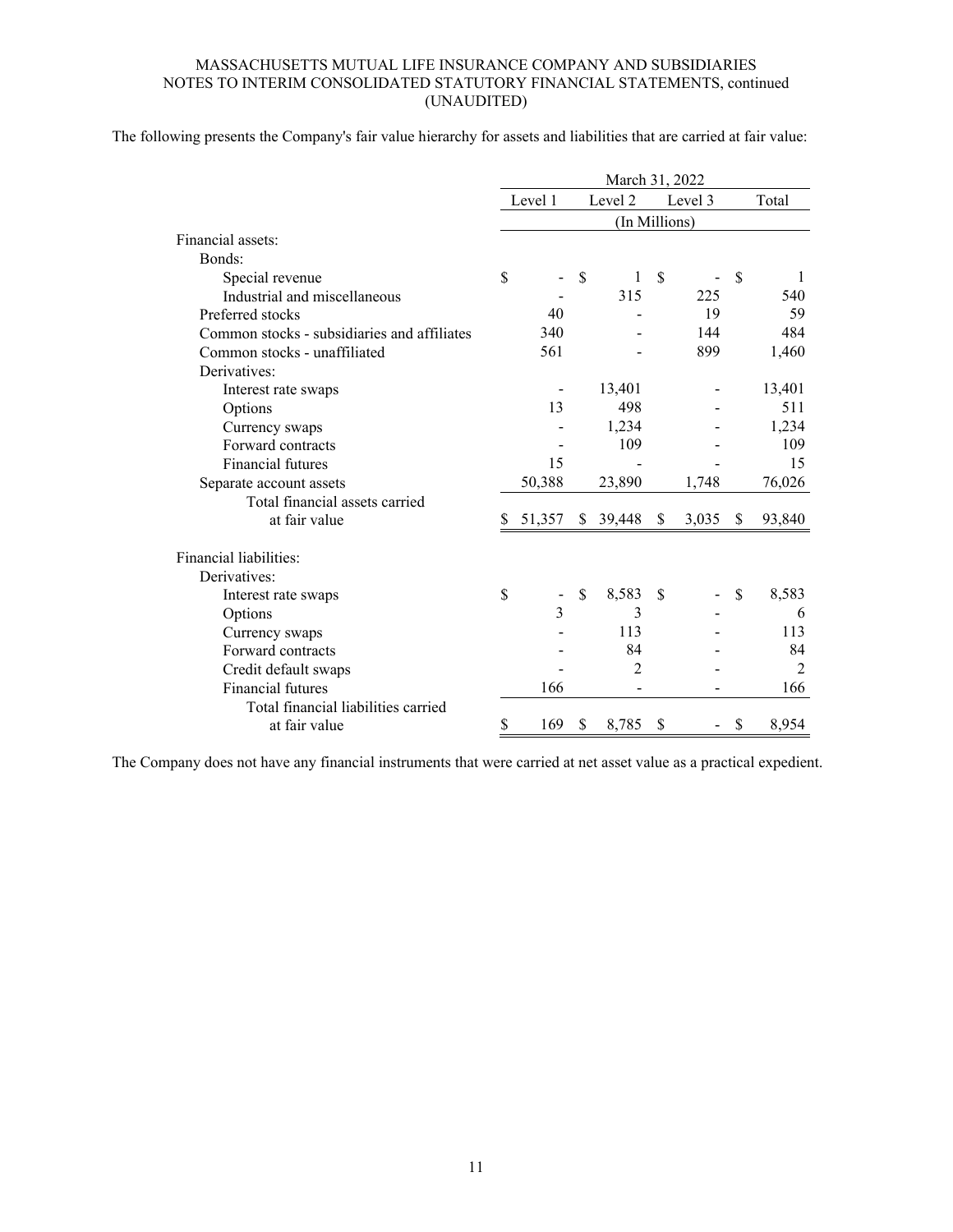The following presents the Company's fair value hierarchy for assets and liabilities that are carried at fair value:

|                                             | December 31, 2021 |                |              |               |    |         |               |         |  |  |  |
|---------------------------------------------|-------------------|----------------|--------------|---------------|----|---------|---------------|---------|--|--|--|
|                                             |                   | Level 1        |              | Level 2       |    | Level 3 |               | Total   |  |  |  |
|                                             |                   |                |              | (In Millions) |    |         |               |         |  |  |  |
| Financial assets:                           |                   |                |              |               |    |         |               |         |  |  |  |
| Bonds:                                      |                   |                |              |               |    |         |               |         |  |  |  |
| Special revenue                             | \$                |                | \$           | 2             | \$ |         | $\mathcal{S}$ | 2       |  |  |  |
| Industrial and miscellaneous                |                   | 45             |              | 252           |    | 206     |               | 503     |  |  |  |
| Preferred stocks                            |                   | 43             |              |               |    | 18      |               | 61      |  |  |  |
| Common stocks - subsidiaries and affiliates |                   | 157            |              |               |    | 257     |               | 414     |  |  |  |
| Common stocks - unaffiliated                |                   | 526            |              |               |    | 758     |               | 1,284   |  |  |  |
| Derivatives:                                |                   |                |              |               |    |         |               |         |  |  |  |
| Interest rate swaps                         |                   |                |              | 15,556        |    |         |               | 15,556  |  |  |  |
| Options                                     |                   | 15             |              | 339           |    |         |               | 354     |  |  |  |
| Currency swaps                              |                   |                |              | 984           |    |         |               | 984     |  |  |  |
| Forward contracts                           |                   |                |              | 69            |    |         |               | 69      |  |  |  |
| <b>Financial futures</b>                    |                   | 45             |              |               |    |         |               | 45      |  |  |  |
| Separate account assets                     |                   | 55,912         |              | 24,226        |    | 1,894   |               | 82,032  |  |  |  |
| Total financial assets carried              |                   |                |              |               |    |         |               |         |  |  |  |
| at fair value                               | \$                | 56,743         | <sup>S</sup> | 41,428        | \$ | 3,133   | \$            | 101,304 |  |  |  |
| Financial liabilities:                      |                   |                |              |               |    |         |               |         |  |  |  |
| Derivatives:                                |                   |                |              |               |    |         |               |         |  |  |  |
| Interest rate swaps                         | \$                |                | \$           | 11,210        | S  |         | $\mathbb{S}$  | 11,210  |  |  |  |
| Options                                     |                   | $\overline{4}$ |              | 10            |    |         |               | 14      |  |  |  |
| Currency swaps                              |                   |                |              | 206           |    |         |               | 206     |  |  |  |
| Forward contracts                           |                   |                |              | 71            |    |         |               | 71      |  |  |  |
| Credit default swaps                        |                   |                |              | 1             |    |         |               | 1       |  |  |  |
| <b>Financial futures</b>                    |                   | 5              |              |               |    |         |               | 5       |  |  |  |
| Total financial liabilities carried         |                   |                |              |               |    |         |               |         |  |  |  |
| at fair value                               | \$                | 9              | \$           | 11,498        | \$ |         | \$            | 11,507  |  |  |  |

The Company reviews the fair value hierarchy classifications each reporting period. Changes in the observability of the valuation attributes and the level of market activity may result in a reclassification of certain financial assets or liabilities between fair value hierarchy classifications. Such reclassifications are reported as transfers between levels in the beginning fair value for the reporting period in which the changes occur.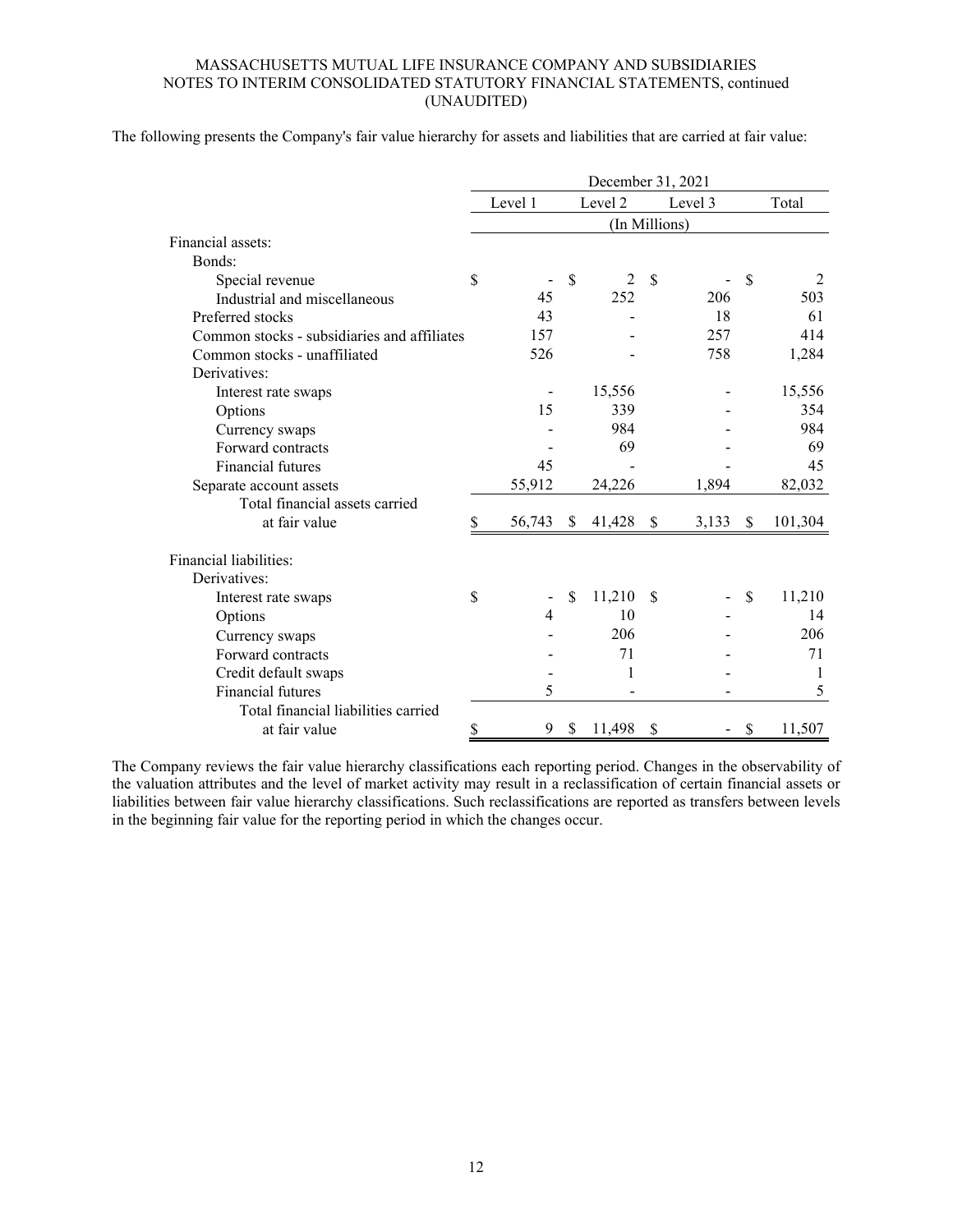#### The following presents changes in the Company's Level 3 assets carried at fair value:

|                              |    | Balance<br>as of<br>1/1/22 |    | Gains<br>(Losses)<br>in Net<br>Income |          | Losses<br>(Gains)<br>in<br>Surplus |               | Purchases      |              | Issuances                |              | Sales                    |               | Settlements              |               | In                       | Transfers | Out       | Other                    |               | Balance<br>as of<br>03/31/22 |
|------------------------------|----|----------------------------|----|---------------------------------------|----------|------------------------------------|---------------|----------------|--------------|--------------------------|--------------|--------------------------|---------------|--------------------------|---------------|--------------------------|-----------|-----------|--------------------------|---------------|------------------------------|
|                              |    |                            |    |                                       |          |                                    |               |                |              |                          |              | (In Millions)            |               |                          |               |                          |           |           |                          |               |                              |
| Financial assets:            |    |                            |    |                                       |          |                                    |               |                |              |                          |              |                          |               |                          |               |                          |           |           |                          |               |                              |
| Bonds:                       |    |                            |    |                                       |          |                                    |               |                |              |                          |              |                          |               |                          |               |                          |           |           |                          |               |                              |
| Industrial and miscellaneous | \$ | 206                        | \$ |                                       | $(4)$ \$ | $(13)$ \$                          |               | 3              | \$           | $\mathbf{3}$             | $\mathbb{S}$ | $\overline{a}$           | <sup>\$</sup> |                          | S             | ٠                        | \$        |           | \$<br>30                 | <sup>\$</sup> | 225                          |
| Preferred stocks             |    | 18                         |    |                                       |          | (4)                                |               | 5              |              |                          |              |                          |               |                          |               |                          |           |           |                          |               | 19                           |
| Common stocks - subsidiaries |    |                            |    |                                       |          |                                    |               |                |              |                          |              |                          |               |                          |               |                          |           |           |                          |               |                              |
| and affiliates               |    | 257                        |    | $\overline{\phantom{a}}$              |          | (206)                              |               | 70             |              | 25                       |              |                          |               | (2)                      |               | ÷,                       |           |           |                          |               | 144                          |
| Common stocks - unaffiliated |    | 758                        |    | 28                                    |          | 64                                 |               | 88             |              |                          |              | (1)                      |               | (60)                     |               | 22                       |           |           |                          |               | 899                          |
| Separate account assets      |    | 1,894                      |    | (71)                                  |          | $\overline{a}$                     |               | 25             |              | $\overline{\phantom{a}}$ |              | (87)                     |               | $\overline{\phantom{a}}$ |               | $\overline{\phantom{a}}$ |           | (13)      | $\overline{\phantom{a}}$ |               | 1,748                        |
| Total financial assets       | S  | 3,133                      | \$ | (47)                                  | - \$     | (159)                              | -S            | 191            | $\mathbb{S}$ | 28                       | \$           | $(88)$ \$                |               | (62)                     | - \$          | 22                       | \$        | $(13)$ \$ | 30                       | \$            | 3,035                        |
|                              |    | Balance<br>as of<br>1/1/21 |    | Gains<br>(Losses)<br>in Net<br>Income |          | Losses<br>(Gains)<br>in<br>Surplus |               | Purchases      |              | Issuances                |              | Sales                    |               | Settlements              |               | In                       | Transfers | Out       | Other                    |               | Balance<br>as of<br>12/31/21 |
|                              |    |                            |    |                                       |          |                                    |               |                |              |                          |              | (In Millions)            |               |                          |               |                          |           |           |                          |               |                              |
| Financial assets:<br>Bonds:  |    |                            |    |                                       |          |                                    |               |                |              |                          |              |                          |               |                          |               |                          |           |           |                          |               |                              |
| Industrial and miscellaneous | \$ | 122                        | S  | $(23)$ \$                             |          | $\overline{4}$                     | $\mathbf{s}$  | $\blacksquare$ | S            | 109                      | $\mathbb{S}$ | ٠                        | \$            | $(1)$ \$                 |               |                          | \$        |           | \$<br>$(5)$ \$           |               | 206                          |
| Preferred stocks             |    | 19                         |    |                                       |          | (1)                                |               |                |              |                          |              |                          |               |                          |               |                          |           |           |                          |               | 18                           |
| Common stocks - subsidiaries |    |                            |    |                                       |          |                                    |               |                |              |                          |              |                          |               |                          |               |                          |           |           |                          |               |                              |
| and affiliates               |    | 193                        |    | 1                                     |          | (378)                              |               | 26             |              | 421                      |              | $\overline{\phantom{a}}$ |               | (6)                      |               |                          |           |           | $\overline{\phantom{a}}$ |               | 257                          |
| Common stocks - unaffiliated |    | 417                        |    | 8                                     |          | 117                                |               | 244            |              | $\overline{4}$           |              | (29)                     |               | (3)                      |               |                          |           |           | $\overline{\phantom{a}}$ |               | 758                          |
| Separate account assets      |    | 1,834                      |    | 15                                    |          |                                    |               | 363            |              |                          |              | (294)                    |               |                          |               | $\mathfrak{2}$           |           | (26)      | $\blacksquare$           |               | 1,894                        |
| Total financial assets       | \$ | 2,585                      | \$ | $\mathbf{1}$                          | \$       | (258)                              | <sup>\$</sup> | 633            | \$           | 534                      | \$           | (323)                    | <sup>\$</sup> | (10)                     | <sup>\$</sup> | $\overline{c}$           | \$        | (26)      | \$<br>(5)                | - \$          | 3,133                        |

Other transfers include assets that are either no longer carried at fair value, or have just begun to be carried at fair value, such as assets with no level changes but a change in the lower of cost or market carrying basis. Industrial and miscellaneous bonds in other contain assets that are now carried at fair value due to ratings changes and assets are no longer carried at fair value where the fair value is now higher than the book value.

Level 3 transfers in are assets that are consistently carried at fair value but have had a level change. Common stocks unaffiliated assets were transferred from Level 2 to Level 3 due to a change in the observability of pricing inputs, at the beginning fair value for the reporting period.

# *5. Investments*

The Company maintains a diversified investment portfolio. Investment policies limit concentration in any asset class, geographic region, industry group, economic characteristic, investment quality or individual investment.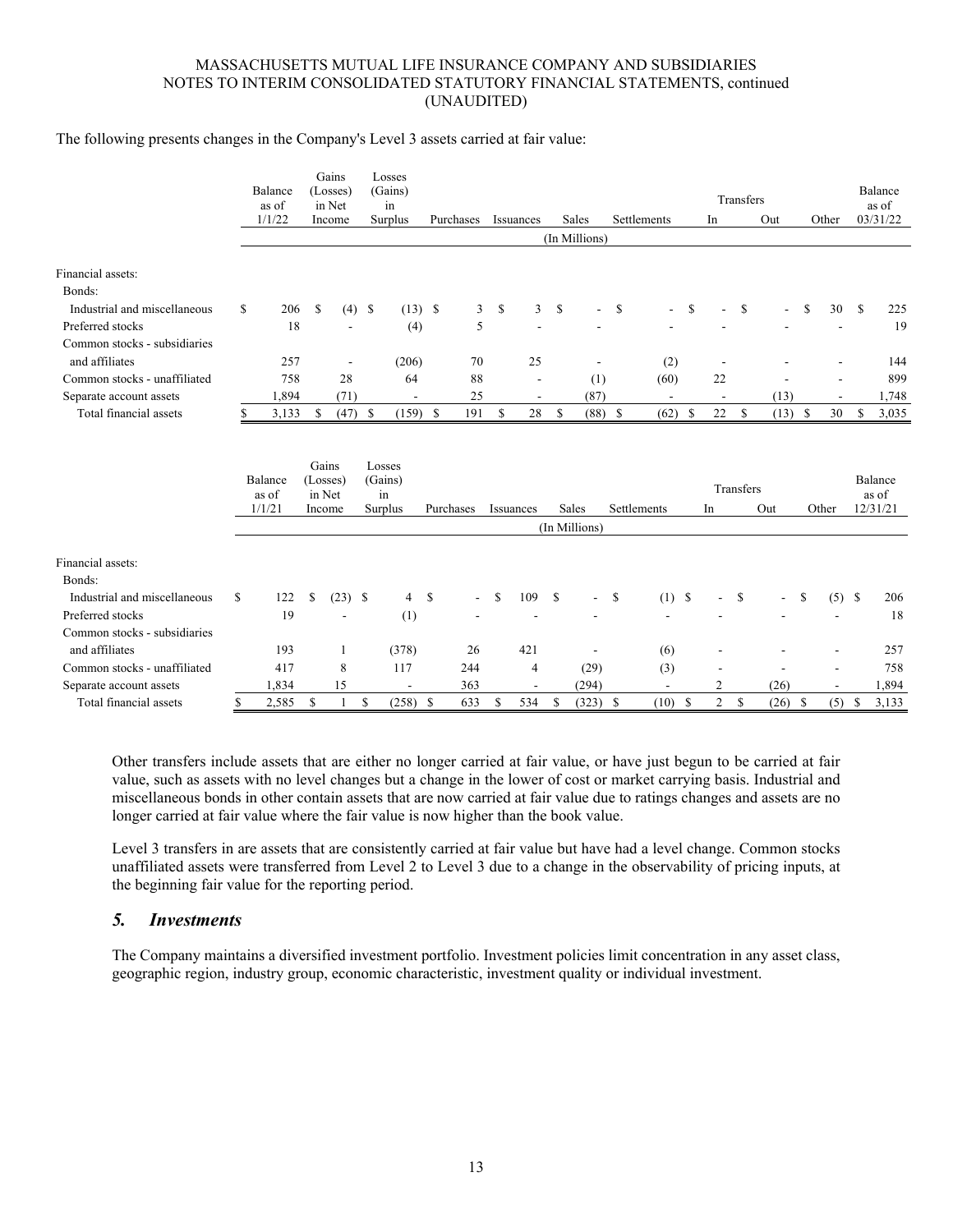#### *a. Bonds*

The carrying value and fair value of bonds were as follows:

|                                     | March 31, 2022 |          |       |            |               |            |    |         |  |  |  |  |  |  |
|-------------------------------------|----------------|----------|-------|------------|---------------|------------|----|---------|--|--|--|--|--|--|
|                                     |                |          | Gross |            |               |            |    |         |  |  |  |  |  |  |
|                                     |                | Carrying |       | Unrealized |               | Unrealized |    | Fair    |  |  |  |  |  |  |
|                                     |                | Value    |       | Gains      |               | Losses     |    | Value   |  |  |  |  |  |  |
|                                     | (In Millions)  |          |       |            |               |            |    |         |  |  |  |  |  |  |
| U.S. government and agencies        | \$             | 4,321    | \$    | 350        | <sup>\$</sup> | 49         | \$ | 4,622   |  |  |  |  |  |  |
| All other governments               |                | 1,823    |       | 54         |               | 99         |    | 1,778   |  |  |  |  |  |  |
| States, territories and possessions |                | 281      |       | 28         |               |            |    | 308     |  |  |  |  |  |  |
| Political subdivisions              |                | 437      |       | 30         |               |            |    | 466     |  |  |  |  |  |  |
| Special revenue                     |                | 4,346    |       | 462        |               | 29         |    | 4,779   |  |  |  |  |  |  |
| Industrial and miscellaneous        |                | 111,424  |       | 2,453      |               | 3,126      |    | 110,751 |  |  |  |  |  |  |
| Parent, subsidiaries and affiliates |                | 7,405    |       | 19         |               | 86         |    | 7,338   |  |  |  |  |  |  |
| Total                               | S              | 130,037  | \$    | 3,396      | \$            | 3,391      |    | 130,042 |  |  |  |  |  |  |

The March 31, 2022 gross unrealized losses exclude \$113 million of losses included in the carrying value. These losses include \$107 million from NAIC Class 6 bonds and \$6 million from residential mortgage-backed securities (RMBS) and commercial mortgage-backed securities (CMBS) whose ratings were obtained from third-party modelers. These losses were primarily included in industrial and miscellaneous or parent, subsidiaries and affiliates.

|                                     | December 31, 2021 |          |    |            |    |            |     |         |  |  |  |  |  |  |
|-------------------------------------|-------------------|----------|----|------------|----|------------|-----|---------|--|--|--|--|--|--|
|                                     |                   |          |    | Gross      |    | Gross      |     |         |  |  |  |  |  |  |
|                                     |                   | Carrying |    | Unrealized |    | Unrealized |     | Fair    |  |  |  |  |  |  |
|                                     |                   | Value    |    | Gains      |    | Losses     |     | Value   |  |  |  |  |  |  |
|                                     |                   |          |    |            |    |            |     |         |  |  |  |  |  |  |
| U.S. government and agencies        | \$                | 4,133    | S  | 655        | S  | 12         | \$. | 4,776   |  |  |  |  |  |  |
| All other governments               |                   | 1,846    |    | 144        |    | 20         |     | 1,970   |  |  |  |  |  |  |
| States, territories and possessions |                   | 311      |    | 56         |    |            |     | 367     |  |  |  |  |  |  |
| Political subdivisions              |                   | 457      |    | 66         |    |            |     | 523     |  |  |  |  |  |  |
| Special revenue                     |                   | 4.835    |    | 863        |    | 4          |     | 5,694   |  |  |  |  |  |  |
| Industrial and miscellaneous        |                   | 110,186  |    | 7,072      |    | 655        |     | 116,603 |  |  |  |  |  |  |
| Parent, subsidiaries and affiliates |                   | 6,726    |    | 56         |    | 21         |     | 6,761   |  |  |  |  |  |  |
| Total                               |                   | 128,494  | \$ | 8.912      | \$ | 712        | S   | 136,694 |  |  |  |  |  |  |

The December 31, 2021 gross unrealized losses exclude \$76 million of losses included in the carrying value. These losses include \$75 million from NAIC Class 6 bonds and \$1 million from RMBS and CMBS whose ratings were obtained from outside modelers. These losses were primarily included in industrial and miscellaneous or parent, subsidiaries and affiliates.

As of March 31, 2022, investments in structured and loan-backed securities that had unrealized losses, which were not recognized in earnings, had a fair value of \$16,078 million. Securities in an unrealized loss position for less than 12 months had a fair value of \$13,655 million and unrealized losses of \$340 million. Securities in an unrealized loss position for greater than 12 months had a fair value of \$2,422 million and unrealized losses of \$230 million. These securities were primarily categorized as industrial and miscellaneous or parent, subsidiaries and affiliates.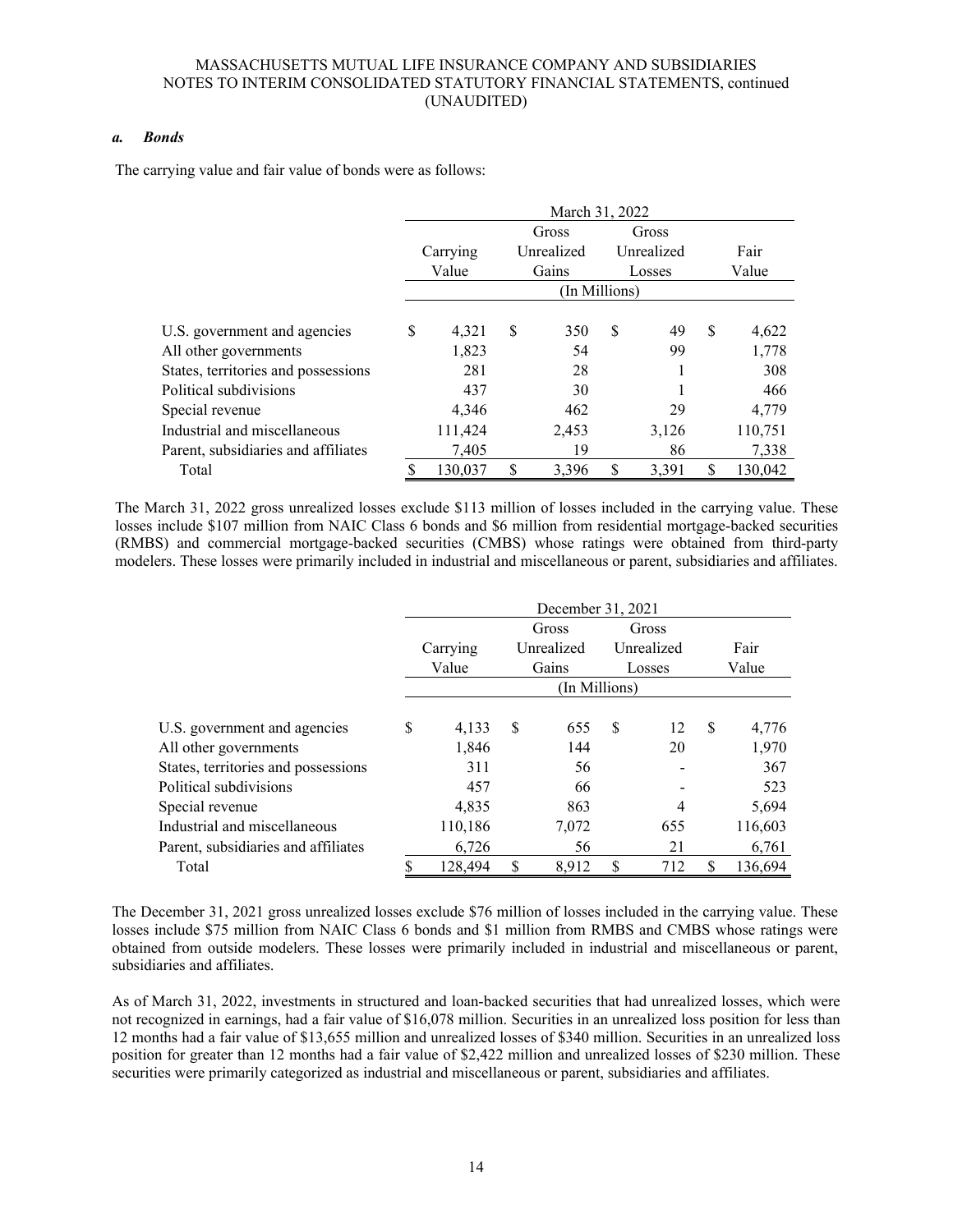As of December 31, 2021, investments in structured and loan-backed securities that had unrealized losses, which were not recognized in earnings, had a fair value of \$8,463 million. Securities in an unrealized loss position for less than 12 months had a fair value of \$6,536 million and unrealized losses of \$67 million. Securities in an unrealized loss position for greater than 12 months had a fair value of \$1,926 million and unrealized losses of \$136 million. These securities were primarily categorized as industrial and miscellaneous or parent, subsidiaries and affiliates.

In the course of the Company's investment management activities, securities may be sold and reacquired within 30 days to enhance the Company's yield on its investment portfolio. The Company did not sell any securities with the NAIC Designation 3 or below for the three months ended March 31, 2022 or 2021 that were reacquired within 30 days of the sale date.

### *Residential mortgage-backed exposure*

RMBS are included in the U.S. government and agencies, special revenue and industrial and miscellaneous bond categories. The Alt-A category includes option adjustable-rate mortgages and the subprime category includes 'scratch and dent' or reperforming pools, high loan-to-value pools and pools where the borrowers have very impaired credit but the average loan-to-value is low, typically 70% or below. In identifying Alt-A and subprime exposure, management used a combination of qualitative and quantitative factors, including FICO scores and loan-to-value ratios.

As of March 31, 2022, RMBS had a total carrying value of \$1,723 million and a fair value of \$1,762 million, of which approximately 19%, based on carrying value, was classified as Alt-A. Alt-A and subprime RMBS had a total carrying value of \$960 million and a fair value of \$993 million. As of December 31, 2021, RMBS had a total carrying value of \$2,108 million and a fair value of \$2,199 million, of which approximately 16%, based on carrying value, was classified as Alt-A. Alt-A and subprime RMBS had a total carrying value of \$1,000 million and a fair value of \$1,052 million.

### *b. Common stocks – subsidiaries and affiliates*

MMHLLC paid \$344 million in dividends to MassMutual for the three months ended March 31, 2022, which were declared in 2021, and paid \$1,000 million in dividends to MassMutual for the three months ended March 31, 2021, which were declared in 2020.

MassMutual contributed capital of \$65 million to MMHLLC for the three months ended March 31, 2022 and \$22 million for the three months ended March 31, 2021.

Subsidiaries of MMHLLC are involved in litigation and investigations arising in the ordinary course of their business, which seek compensatory damages, punitive damages and equitable remedies. Although the Company is not aware of any actions or allegations that reasonably could give rise to a material adverse impact to the Company's financial position or liquidity, the outcome of litigation cannot be foreseen with certainty. It is the opinion of management that the ultimate resolution of these matters will not materially impact the Company's financial position or liquidity. However, the outcome of a particular proceeding may be material to the Company's Interim Consolidated Statutory Statements of Changes in Surplus for a particular period depending upon, among other factors, the size of the loss and the level of the Company's changes in surplus for the period.

#### *c. Mortgage loans*

Mortgage loans are comprised of commercial mortgage loans and residential mortgage loans. The Company's commercial mortgage loans primarily finance various types of real estate properties throughout the U.S., the United Kingdom and Canada. The Company holds commercial mortgage loans for which it is the primary lender or a participant or co-lender in a mortgage loan agreement and mezzanine loans that are subordinate to senior secured first liens. Residential mortgage loans are primarily seasoned pools of homogeneous residential mortgage loans substantially backed by Federal Housing Administration (FHA) and Veterans Administration (VA) guarantees.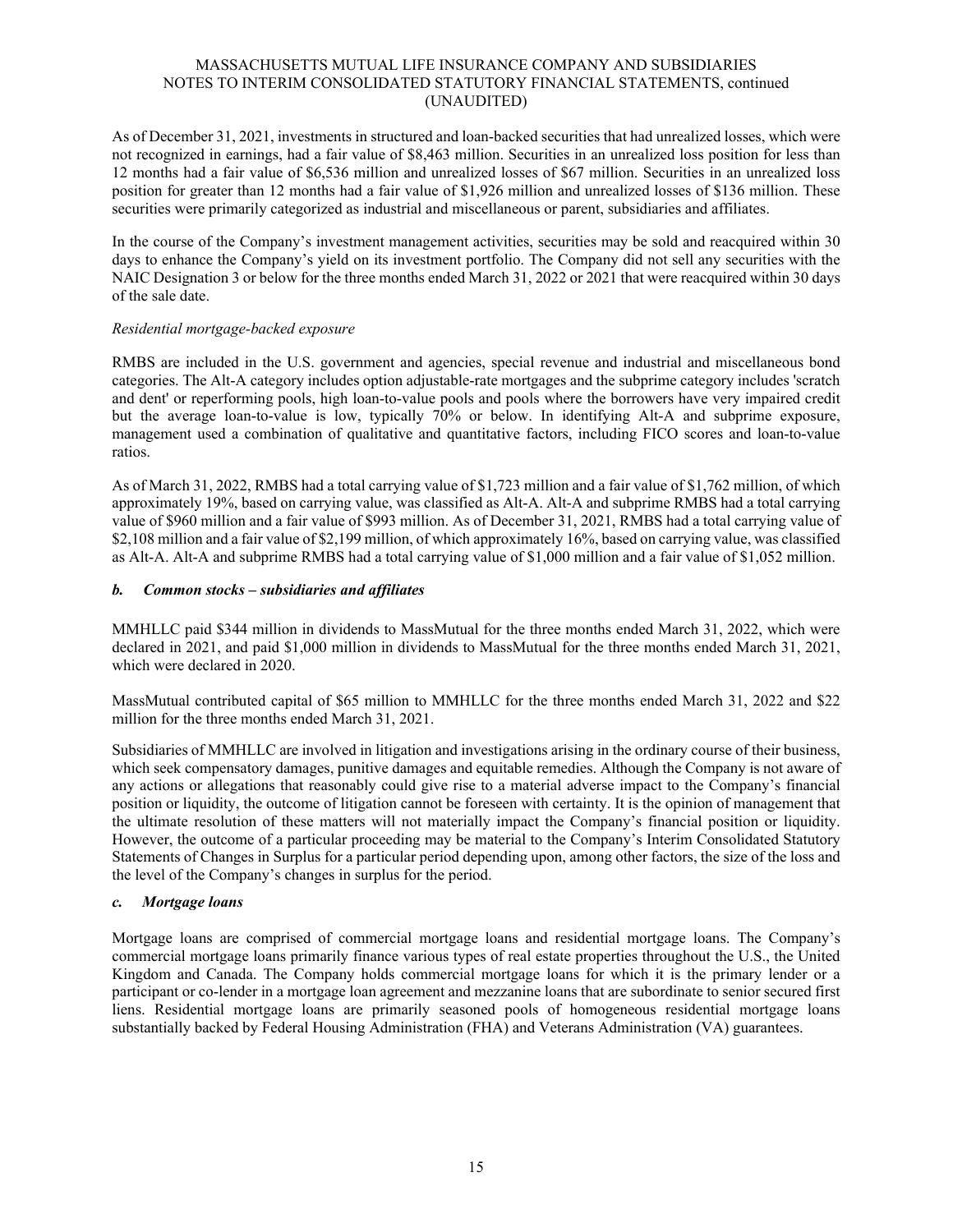|                                  |   | March 31, 2022 |       |               |       | December 31, 2021 |        |   |        |  |
|----------------------------------|---|----------------|-------|---------------|-------|-------------------|--------|---|--------|--|
|                                  |   | Carrying       | Fair  |               |       | Carrying          | Fair   |   |        |  |
|                                  |   | Value          | Value |               | Value |                   |        |   | Value  |  |
|                                  |   |                |       | (In Millions) |       |                   |        |   |        |  |
| Commercial mortgage loans:       |   |                |       |               |       |                   |        |   |        |  |
| Primary lender                   | S | 22,081         | S     | 21,813        |       | \$                | 22,192 | S | 22,942 |  |
| Mezzanine loans                  |   | 117            |       | 117           |       |                   | 117    |   | 118    |  |
| Total commercial mortgage loans  |   | 22,198         |       | 21,930        |       |                   | 22,309 |   | 23,060 |  |
| Residential mortgage loans:      |   |                |       |               |       |                   |        |   |        |  |
| FHA insured and VA guaranteed    |   | 3,486          |       | 3,395         |       |                   | 4.348  |   | 4,381  |  |
| Other residential loans          |   | 916            |       | 884           |       |                   | 737    |   | 746    |  |
| Total residential mortgage loans |   | 4.402          |       | 4,279         |       |                   | 5,085  |   | 5,127  |  |
| Total mortgage loans             | S | 26,600         | S     | 26,209        |       | \$                | 27,394 |   | 28,187 |  |

The carrying value and fair value of the Company's mortgage loans were as follows:

As of March 31, 2022, the Company had impaired mortgage loans with or without a valuation allowance or mortgage loans derecognized as a result of foreclosure, including mortgage loans subject to a participant or co-lender mortgage loan agreement with a unilateral mortgage loan foreclosure restriction or mortgage loan derecognized as a result of a foreclosure.

The following presents a summary of the Company's impaired mortgage loans as of March 31, 2022 and as of December 31, 2021:

|                             | March 31, 2022 |          |          |      |                              |                   |  |          |  |
|-----------------------------|----------------|----------|----------|------|------------------------------|-------------------|--|----------|--|
|                             | Average        |          |          |      | Unpaid                       |                   |  |          |  |
|                             |                | Carrying | Carrying |      | Principal                    | Valuation         |  | Interest |  |
|                             |                | Value    | Value    |      |                              | Balance Allowance |  | Income   |  |
|                             |                |          |          |      | (In Millions)                |                   |  |          |  |
| With no allowance recorded: |                |          |          |      |                              |                   |  |          |  |
| Commercial mortgage loans:  |                |          |          |      |                              |                   |  |          |  |
| Primary lender              | <sup>\$</sup>  | 52       | \$       | 52   | \$113                        | \$                |  | \$       |  |
| Total                       |                | 52       |          | 52   | 113                          |                   |  |          |  |
| Total impaired commercial   |                |          |          |      |                              |                   |  |          |  |
| mortgage loans              |                | 52       | \$       | 52   | \$113                        | \$                |  | \$       |  |
|                             |                |          |          |      |                              |                   |  |          |  |
|                             |                |          |          |      | December 31, 2021            |                   |  |          |  |
|                             |                |          | Average  |      | Unpaid                       |                   |  |          |  |
|                             |                | Carrying |          |      | Carrying Principal Valuation |                   |  | Interest |  |
|                             |                | Value    | Value    |      | Balance Allowance            |                   |  | Income   |  |
|                             |                |          |          |      | (In Millions)                |                   |  |          |  |
| With no allowance recorded: |                |          |          |      |                              |                   |  |          |  |
| Commercial mortgage loans:  |                |          |          |      |                              |                   |  |          |  |
| Primary lender              |                | 52       |          | \$55 | \$113                        | \$                |  | \$       |  |
| Total                       |                | 52       |          | 55   | 113                          |                   |  |          |  |
| Total impaired commercial   |                |          |          |      |                              |                   |  |          |  |
| mortgage loans              | \$             | 52       | \$       | 55   | \$113                        | \$                |  | \$       |  |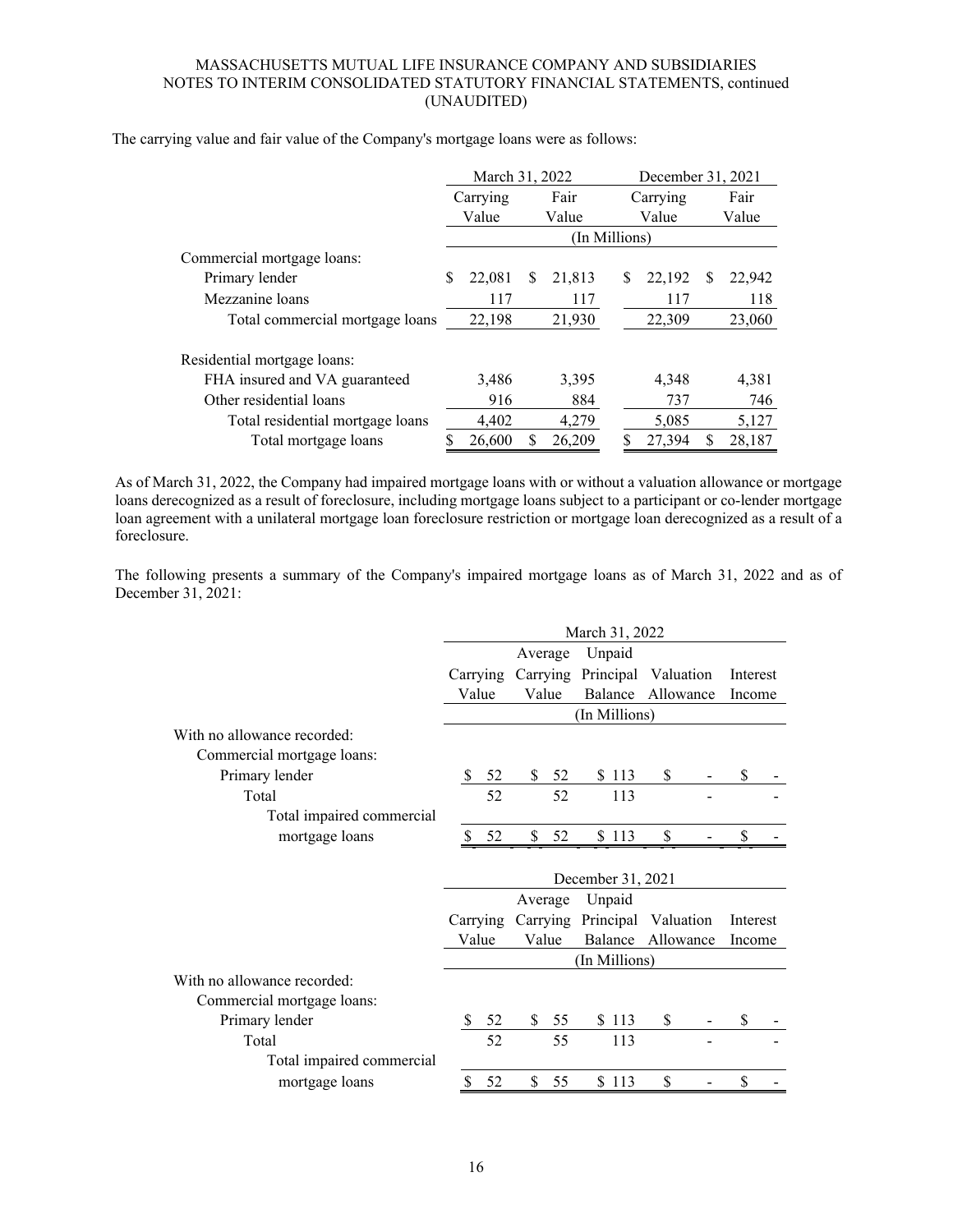### *d. Partnerships and limited liability companies*

No significant changes.

### *e. Derivatives*

The Company uses derivative financial instruments in the normal course of business to manage risks, primarily to reduce currency, interest rate and duration imbalances determined in asset/liability analyses. The Company also uses a combination of derivatives and fixed income investments to create replicated synthetic investments. These replicated synthetic investments are created when they are economically more attractive than the actual instrument or when similar instruments are unavailable. Replicated synthetic investments are created either to hedge and reduce the Company's credit exposure or to create an investment in a particular asset. The Company held replicated synthetic investments with a notional amount of \$20,354 million as of March 31, 2022 and \$22,623 million as of December 31, 2021, as defined under statutory accounting practices as the result of pairing of a long derivative contract with cash instruments.

The Company's principal derivative exposures to market risk are interest rate risk, which includes inflation and credit risk. Interest rate risk pertains to the change in fair value of the derivative instruments as a result of changes in market interest rates. The Company is exposed to credit-related losses in the event of nonperformance by counterparties to derivative financial instruments. The Company regularly monitors counterparty credit ratings, derivative positions, valuations and the value of collateral posted to ensure counterparties are credit-worthy and the concentration of exposure is minimized, and monitors its derivative credit exposure as part of its overall risk management program.

The Company enters derivative transactions through bilateral derivative agreements with counterparties, or through over the counter cleared derivatives with a counterparty and the use of a clearinghouse. To minimize credit risk for bilateral transactions, the Company and its counterparties generally enter into master netting agreements based on agreed upon requirements that outline the framework for how collateral is to be posted in the amount owed under each transaction, subject to certain minimums. For over the counter cleared derivative transactions between the Company and a counterparty, the parties enter into a series of master netting and other agreements that govern, among other things, clearing and collateral requirements. These transactions are cleared through a clearinghouse and each derivative counterparty is only exposed to the default risk of the clearinghouse. Certain interest rate swaps and credit default swaps are considered cleared transactions. These cleared transactions require initial and daily variation margin collateral postings. These agreements allow for contracts in a positive position, in which amounts are due to the Company, to be offset by contracts in a negative position. This right of offset, combined with collateral obtained from counterparties, reduces the Company's credit exposure.

Net collateral pledged by the counterparties was \$3,063 million as of March 31, 2022 and \$5,288 million as of December 31, 2021. In the event of default, the full market value exposure at risk in a net gain position, net of offsets and collateral, was \$559 million as of March 31, 2022 and \$238 million as of December 31, 2021. The statutory net amount at risk, defined as net collateral pledged and statement values excluding accrued interest, was \$2,786 million as of March 31, 2022 and \$616 million as of December 31, 2021.

The Company had the right to rehypothecate or repledge securities totaling \$1,039 million of the \$3,063 million as of March 31, 2022 and \$718 million of the \$5,288 million as of December 31, 2021 of net collateral pledged by counterparties. There were no securities rehypothecated to other counterparties as of March 31, 2022 or December 31, 2021.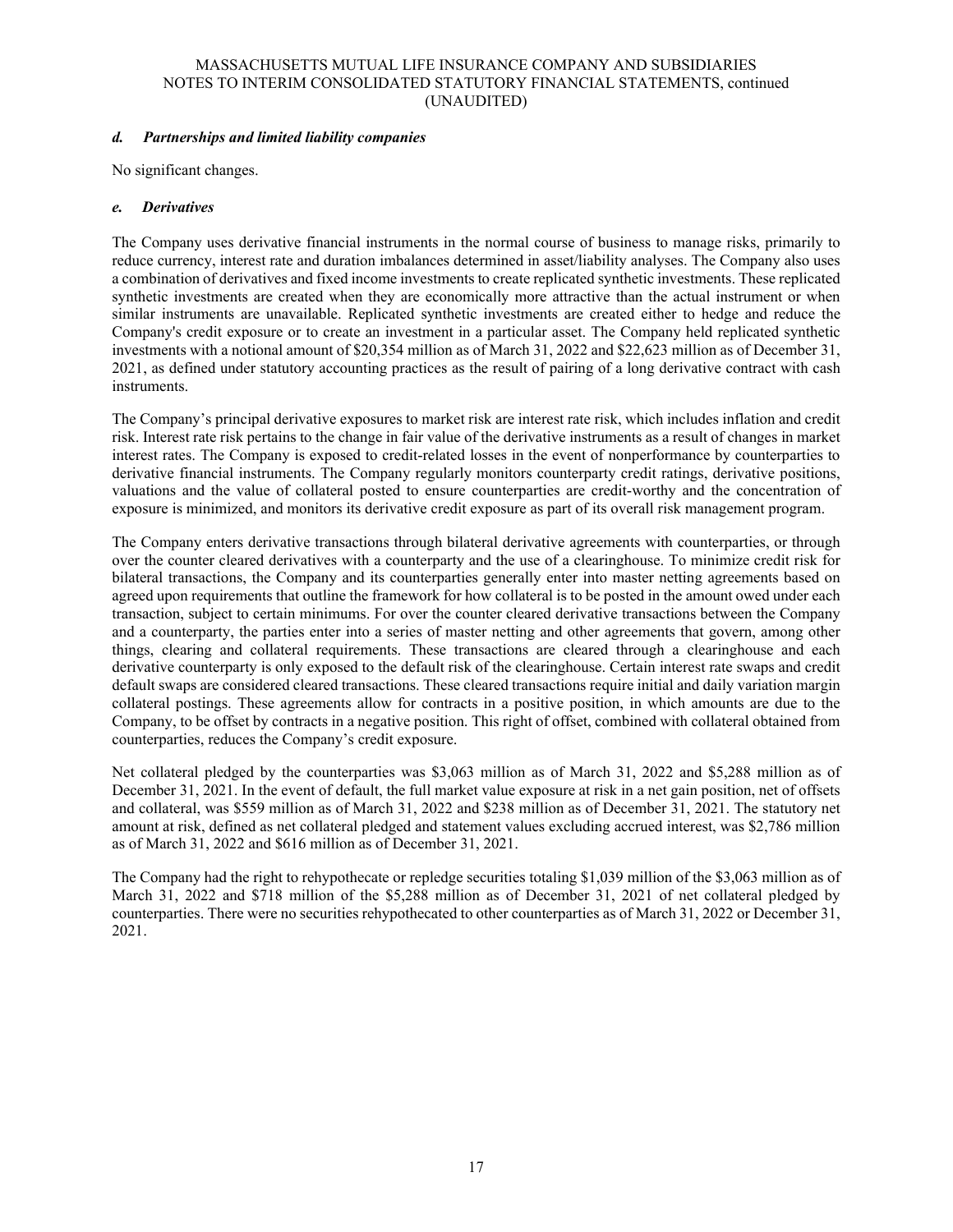The following summarizes the carrying values and notional amounts of the Company's derivative financial instruments:

|                      |             |               | March 31, 2022 |               |  |  |  |  |
|----------------------|-------------|---------------|----------------|---------------|--|--|--|--|
|                      |             | Assets        |                | Liabilities   |  |  |  |  |
|                      | Carrying    | Notional      | Carrying       | Notional      |  |  |  |  |
|                      | Value       | Amount        | Value          | Amount        |  |  |  |  |
|                      |             |               | (In Millions)  |               |  |  |  |  |
| Interest rate swaps  | 13,401<br>S | 122,306<br>S  | \$<br>8,583    | 133,738<br>\$ |  |  |  |  |
| Options              | 511         | 17,192        | 6              | 354           |  |  |  |  |
| Currency swaps       | 1,234       | 15,842        | 113            | 3,359         |  |  |  |  |
| Forward contracts    | 109         | 5,032         | 84             | 4,165         |  |  |  |  |
| Credit default swaps |             | 40            | 2              | 75            |  |  |  |  |
| Financial futures    | 15          | 707           | 166            | 2,410         |  |  |  |  |
| Total                | 15,270<br>S | \$<br>161.119 | 8,954<br>S     | 144.101<br>S  |  |  |  |  |

|                      | December 31, 2021 |               |          |               |  |  |  |  |  |
|----------------------|-------------------|---------------|----------|---------------|--|--|--|--|--|
|                      |                   | Assets        |          | Liabilities   |  |  |  |  |  |
|                      | Carrying          | Notional      | Carrying | Notional      |  |  |  |  |  |
|                      | Value<br>Amount   |               | Value    | Amount        |  |  |  |  |  |
|                      |                   | (In Millions) |          |               |  |  |  |  |  |
| Interest rate swaps  | \$15,556          | 119,034<br>S  | \$11,210 | 129,332<br>\$ |  |  |  |  |  |
| Options              | 354               | 16,388        | 14       | 356           |  |  |  |  |  |
| Currency swaps       | 984               | 13,167        | 206      | 5,535         |  |  |  |  |  |
| Forward contracts    | 69                | 4,634         | 71       | 5,230         |  |  |  |  |  |
| Credit default swaps |                   | 60            |          | 35            |  |  |  |  |  |
| Financial futures    | 45                | 2,753         | 5        | 373           |  |  |  |  |  |
| Total                | \$17,008          | 156,036<br>\$ | \$11,507 | S<br>140.861  |  |  |  |  |  |

The average fair value of outstanding derivative assets was \$15,640 million for the three months ended March 31, 2022 and \$17,677 million for the three months ended March 31, 2021. The average fair value of outstanding derivative liabilities was \$9,564 million for the three months ended March 31, 2022 and \$14,223 million for the three months ended March 31, 2021.

The following summarizes the notional amounts of the Company's credit default swaps by contractual maturity:

|                                       | March 31,<br>2022 | December 31,<br>2021 |
|---------------------------------------|-------------------|----------------------|
|                                       |                   | (In Millions)        |
| Due after one year through five years | 115               | 95                   |
| Total                                 | 115               |                      |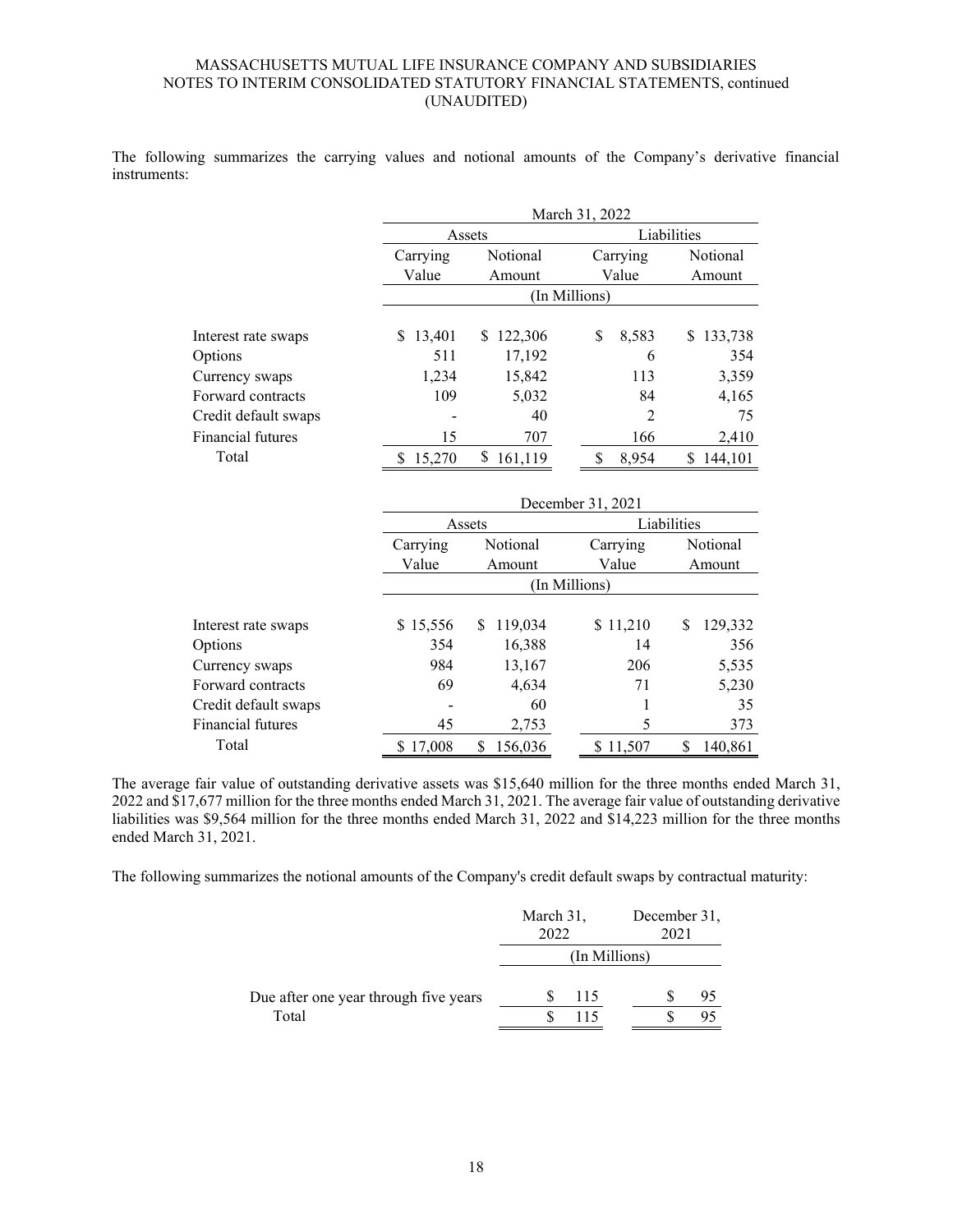|                      |                        |                   |   | Three Months Ended March 31, |                   |               |                                                                    |  |  |  |  |  |
|----------------------|------------------------|-------------------|---|------------------------------|-------------------|---------------|--------------------------------------------------------------------|--|--|--|--|--|
|                      |                        | 2022              |   |                              | 2021              |               |                                                                    |  |  |  |  |  |
|                      |                        | Net Realized      |   | Change In Net                | Net Realized      | Change In Net |                                                                    |  |  |  |  |  |
|                      |                        | (Losses)<br>Gains |   | Unrealized<br>(Losses)       | Gains<br>(Losses) |               |                                                                    |  |  |  |  |  |
|                      | on Closed<br>Contracts |                   |   | Gains on                     | on Closed         |               |                                                                    |  |  |  |  |  |
|                      |                        |                   |   | <b>Open Contracts</b>        | Contracts         |               | <b>Open Contracts</b>                                              |  |  |  |  |  |
|                      |                        |                   |   | (In Millions)                |                   |               | Unrealized Gains<br>(Losses) on<br>\$<br>(468)<br>33<br>129<br>331 |  |  |  |  |  |
| Interest rate swaps  | \$                     | 24                | S | 472                          | \$<br>(114)       |               |                                                                    |  |  |  |  |  |
| Currency swaps       |                        | 12                |   | 344                          | (36)              |               |                                                                    |  |  |  |  |  |
| Options              |                        | (4)               |   | 131                          | (71)              |               |                                                                    |  |  |  |  |  |
| Credit default swaps |                        | (10)              |   |                              |                   |               |                                                                    |  |  |  |  |  |
| Forward contracts    |                        | 48                |   | 26                           | (235)             |               |                                                                    |  |  |  |  |  |
| Financial futures    |                        | (193)             |   | (192)                        | (477)             |               | (125)                                                              |  |  |  |  |  |
| Total                | \$                     | (123)             | S | 781                          | \$<br>(932)       | \$            | (100)                                                              |  |  |  |  |  |

The following summarizes the Company's net realized (losses) gains on closed contracts and change in net unrealized (losses) gains related to market fluctuations on open contracts by derivative type:

The following summarizes gross and net information of derivative assets and liabilities, along with collateral posted in connection with master netting agreements:

|                      | March 31, 2022           |          |             |          |   |         |  | December 31, 2021 |          |             |           |   |         |
|----------------------|--------------------------|----------|-------------|----------|---|---------|--|-------------------|----------|-------------|-----------|---|---------|
|                      | Derivative<br>Derivative |          |             |          |   |         |  | Derivative        |          | Derivative  |           |   |         |
|                      | Assets                   |          | Liabilities |          |   | Net     |  | Assets            |          | Liabilities |           |   | Net     |
|                      | (In Millions)            |          |             |          |   |         |  |                   |          |             |           |   |         |
| Gross                | S                        | 15.269   | S           | 8,955    | S | 6.314   |  | S                 | 17,008   | S           | 11,507    | S | 5,501   |
| Due and accrued      |                          | 950      |             | 1,902    |   | (952)   |  |                   | 1,142    |             | 1,911     |   | (769)   |
| Gross amounts offset |                          | (12,320) |             | (12,320) |   |         |  |                   | (13,023) |             | (13, 023) |   |         |
| Net asset            |                          | 3,899    |             | (1,463)  |   | 5,362   |  |                   | 5,127    |             | 395       |   | 4,732   |
| Collateral posted    |                          | (5,011)  |             | (1,948)  |   | (3,063) |  |                   | (7,046)  |             | (1,759)   |   | (5,287) |
| <b>Net</b>           |                          | (1,112)  |             | (3, 411) |   | 2,299   |  |                   | (1, 919) | \$.         | (1, 364)  | S | (555)   |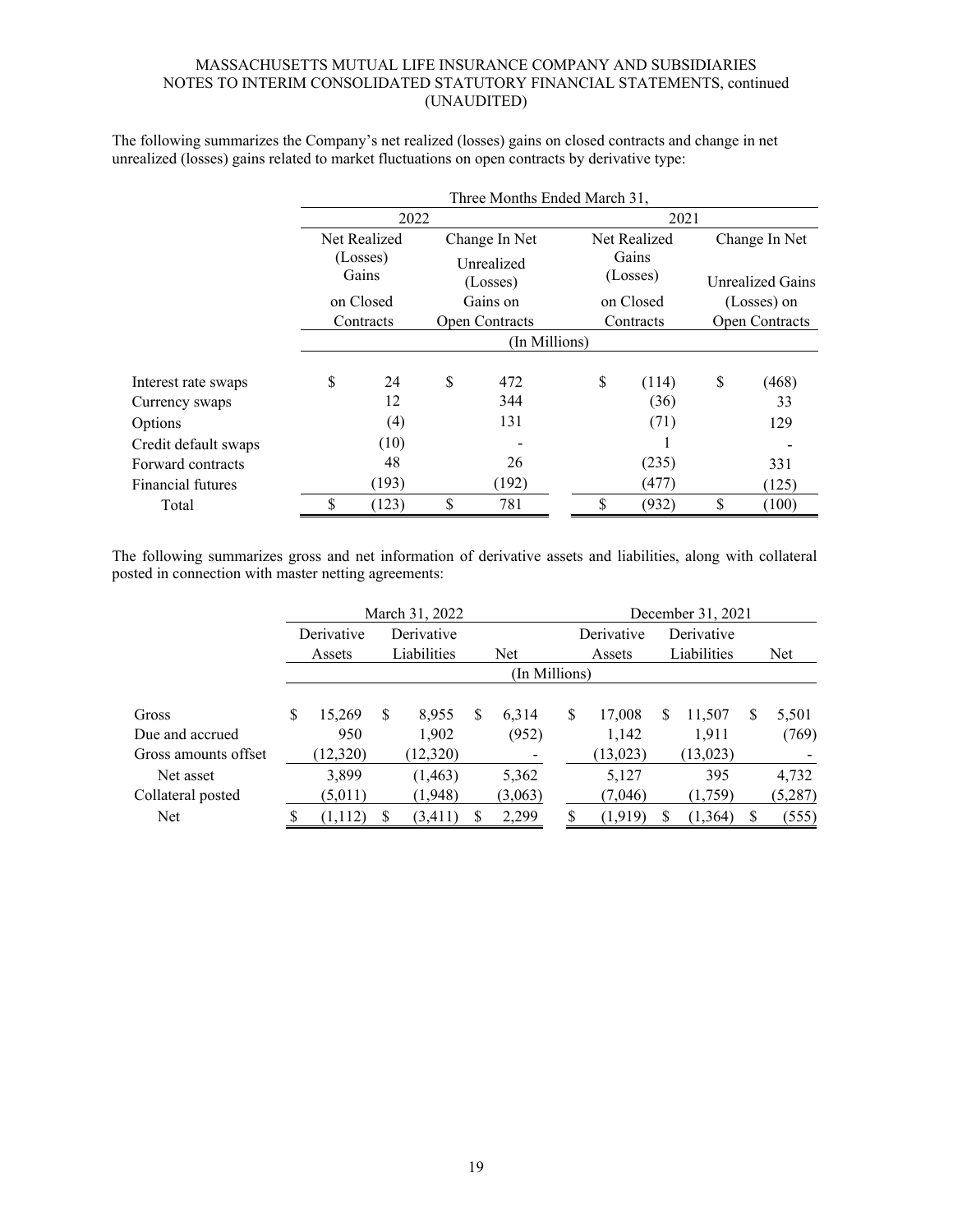# *f. Net investment income*

Net investment income, including interest maintenance reserve (IMR) amortization, comprised the following:

|                                                   | Three Months Ended |       |    |       |  |  |
|---------------------------------------------------|--------------------|-------|----|-------|--|--|
|                                                   | March 31,          |       |    |       |  |  |
|                                                   |                    | 2022  |    | 2021  |  |  |
|                                                   | (In Millions)      |       |    |       |  |  |
|                                                   |                    |       |    |       |  |  |
| <b>Bonds</b>                                      | \$                 | 1,171 | \$ | 1,113 |  |  |
| Preferred stocks                                  |                    | 11    |    |       |  |  |
| Common stocks - unaffiliated                      |                    | 30    |    | 10    |  |  |
| Mortgage loans                                    |                    | 312   |    | 240   |  |  |
| Policy loans                                      |                    | 285   |    | 264   |  |  |
| Real estate                                       |                    | 56    |    | 44    |  |  |
| Partnerships and limited liability companies      |                    | 156   |    | 128   |  |  |
| Derivatives                                       |                    | 123   |    | 132   |  |  |
| Cash, cash equivalents and short-term investments |                    | 11    |    | 5     |  |  |
| Other                                             |                    | 35    |    | (3)   |  |  |
| Subtotal investment income                        |                    | 2,190 |    | 1,937 |  |  |
| Amortization of the IMR                           |                    | 24    |    | 31    |  |  |
| Investment expenses                               |                    | (206) |    | (200) |  |  |
| Net investment income                             | \$                 | 2,008 | \$ | 1,768 |  |  |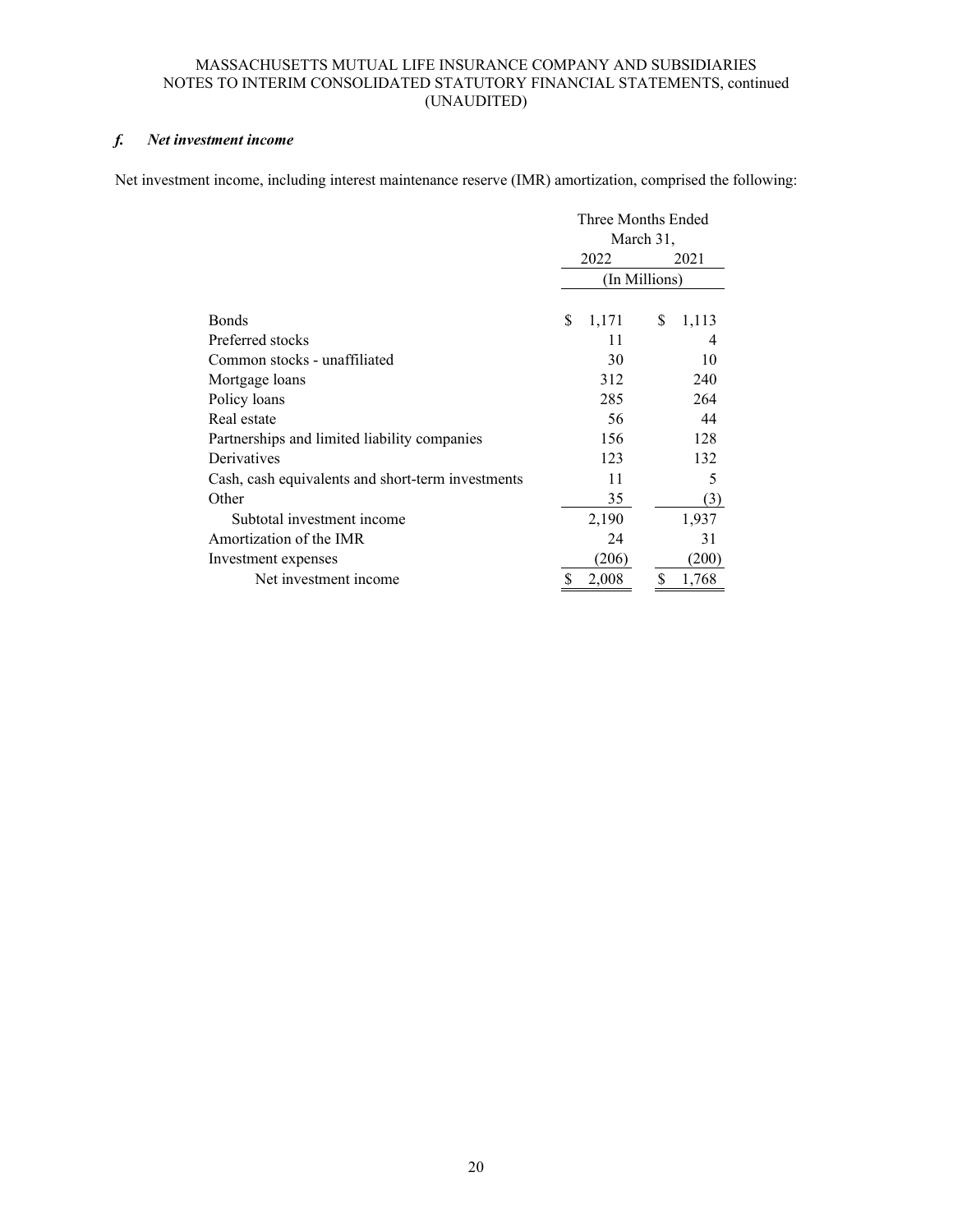### *g. Net realized capital losses*

Net realized capital losses, which include OTTI and are net of deferral to the IMR, comprised the following:

|                                              | Three Months Ended |           |       |  |
|----------------------------------------------|--------------------|-----------|-------|--|
|                                              |                    | March 31, |       |  |
|                                              | 2022               |           | 2021  |  |
|                                              | (In Millions)      |           |       |  |
| <b>Bonds</b>                                 | \$<br>(367)        | \$        | 79    |  |
| Preferred stocks                             | (6)                |           |       |  |
| Common stocks - subsidiaries and affiliates  |                    |           |       |  |
| Common stocks - unaffiliated                 | 31                 |           |       |  |
| Mortgage loans                               | (1)                |           | (2)   |  |
| Real estate                                  | 55                 |           |       |  |
| Partnerships and limited liability companies | (3)                |           | (22)  |  |
| Derivatives                                  | (123)              |           | (932) |  |
| Other                                        | (19)               |           |       |  |
| Net realized capital losses before federal   |                    |           |       |  |
| and state taxes and deferral to the IMR      | (433)              |           | (869) |  |
| Net federal and state tax benefit (expense)  | 15                 |           | (23)  |  |
| Net realized capital losses before deferral  |                    |           |       |  |
| to the IMR                                   | (418)              |           | (892) |  |
| Net after tax losses deferred to the IMR     | 300                |           | 405   |  |
| Net realized capital losses                  | (118)              |           | (487) |  |

The IMR liability balance was \$1,389 million as of March 31, 2022 and \$1,713 million as of December 31, 2021 and was included in other liabilities on the Interim Consolidated Statutory Statements of Financial Position.

OTTI, included in the realized capital losses, consisted of the following:

|                                              |      | Three Months Ended |   |      |  |  |  |
|----------------------------------------------|------|--------------------|---|------|--|--|--|
|                                              |      | March 31,          |   |      |  |  |  |
|                                              | 2022 | 2021               |   |      |  |  |  |
|                                              |      | (In Millions)      |   |      |  |  |  |
|                                              |      |                    |   |      |  |  |  |
| <b>Bonds</b>                                 | S    | (236)              | S | (32) |  |  |  |
| Common stocks - unaffiliated                 |      |                    |   |      |  |  |  |
| Preferred stocks                             |      | (6)                |   |      |  |  |  |
| Mortgage loans                               |      |                    |   | (4)  |  |  |  |
| Partnerships and limited liability companies |      |                    |   | 20   |  |  |  |
| <b>Total OTTI</b>                            |      | 249                |   | 63   |  |  |  |

The Company recognized OTTI of \$8 million for the three months ended March 31, 2022 and \$6 million for the three months ended March 31, 2021 on structured and loan-backed securities, which are included in bonds, primarily due to the present value of expected cash flows being less than the amortized cost.

Refer to *Note 16. "Risk and uncertainties"* for further information on realized losses from Russia and Ukraine exposure.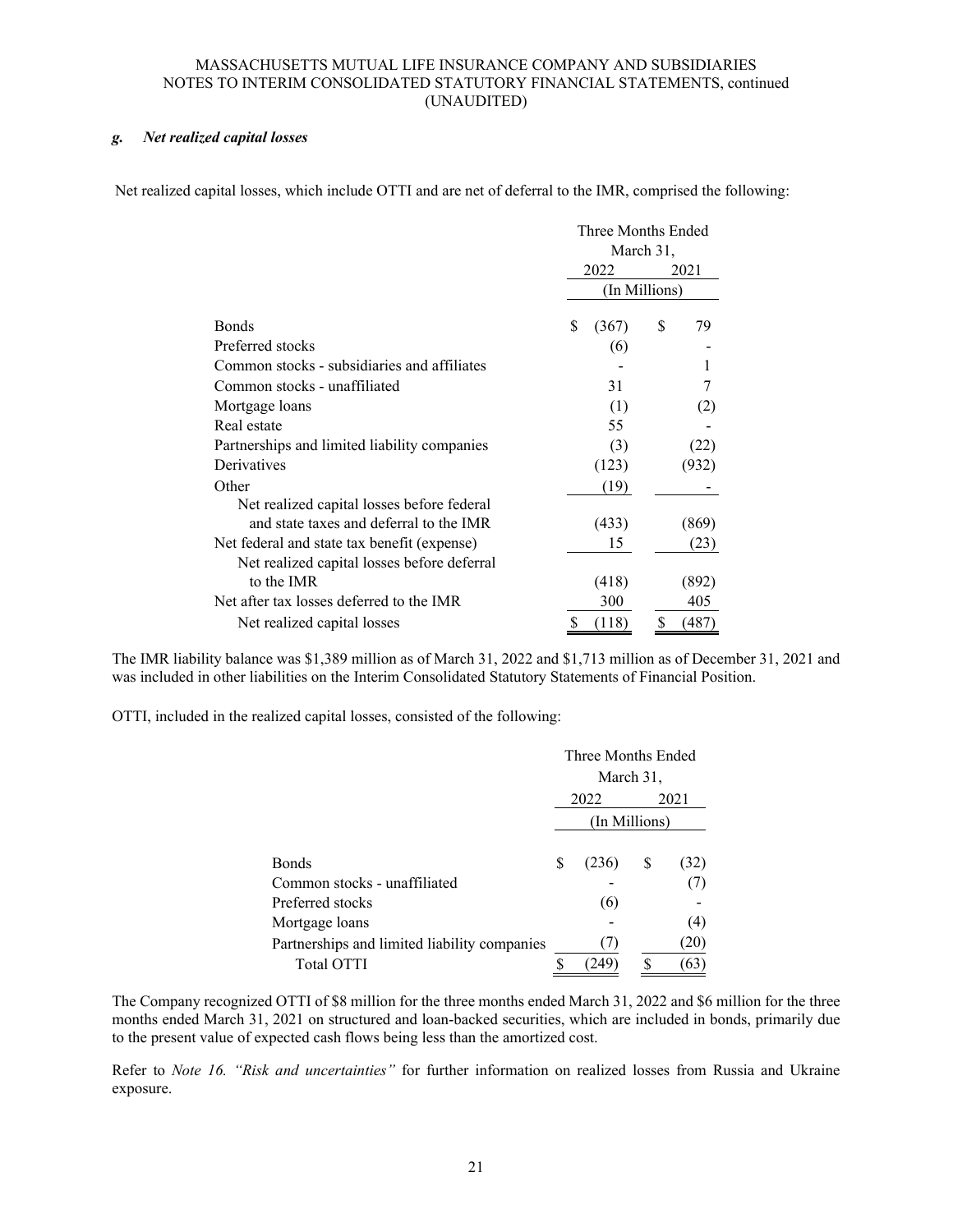# *6. Federal income taxes*

No significant changes.

# *7. Other than invested assets*

No significant changes.

# *8. Policyholders' liabilities*

### *a. Liabilities for deposit-type contracts*

On February 1, 2022, MassMutual issued a \$300 million funding agreement with a 2.11% fixed rate and a 6.5-year maturity.

On February 1, 2022, MassMutual issued a \$300 million funding agreement with a 2.26% fixed rate and a 9-year maturity.

On March 16, 2022, MassMutual issued a \$600 million funding agreement with \$300 million at a fixed rate of treasury rate plus 0.75% and \$300 million with a floating rate based on the Secured Overnight Financing Rate plus 0.87% and a 3-year maturity.

### *b. Additional liability for annuity contracts*

Certain variable annuity contracts include additional death or other insurance benefit features, such as guaranteed minimum death benefits (GMDB), guaranteed minimum income benefits (GMIB), guaranteed minimum accumulation benefits (GMAB) and guaranteed lifetime withdrawal benefits (GLWB). In general, living benefit guarantees require the contract holder or policyholder to adhere to a company approved asset allocation strategy. Election of these benefit guarantees is generally only available at contract issue.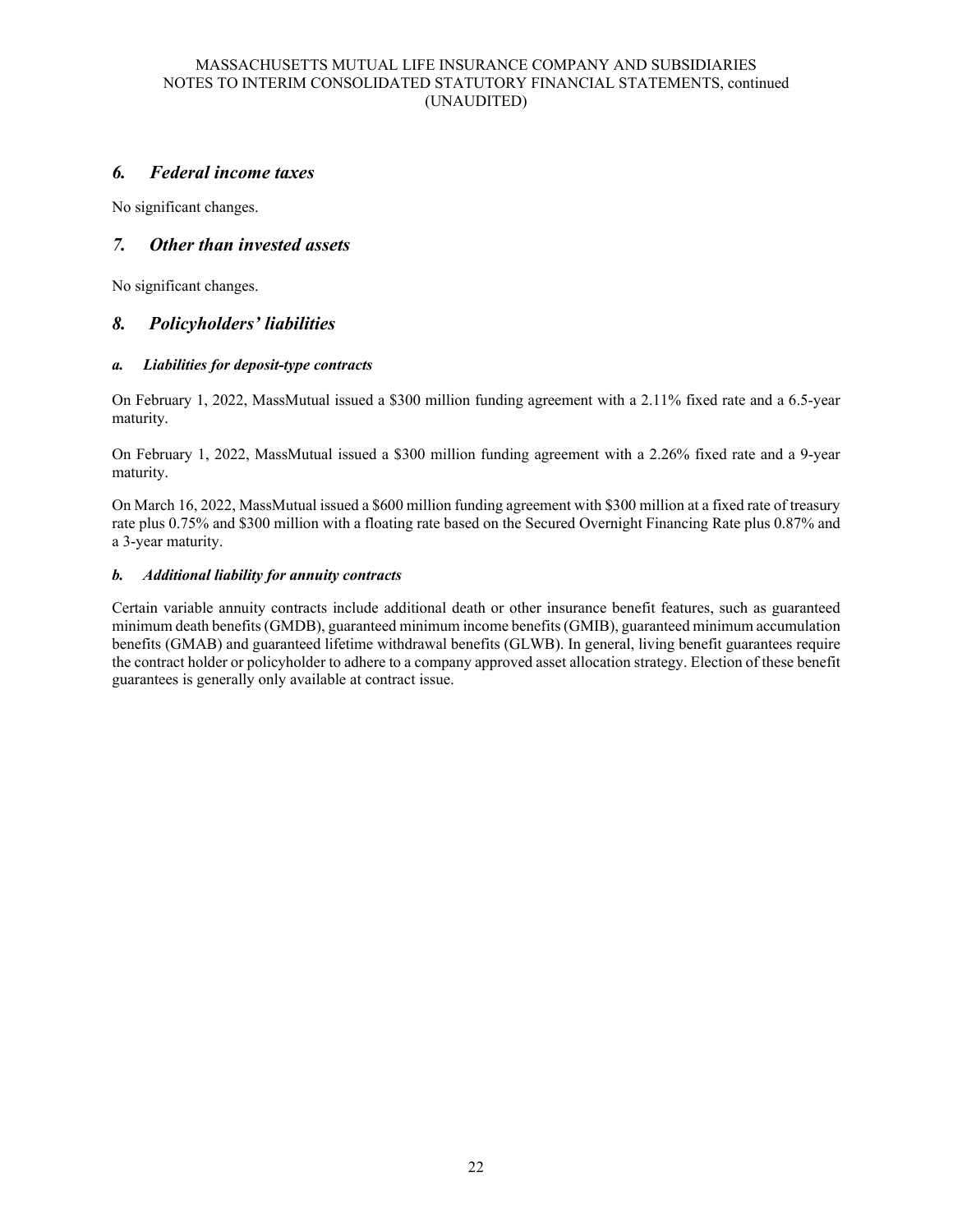The following shows the changes in the liabilities for GMDB, GMIB, GMAB and GLWB (in millions):

| Liability as of January 1, 2021   | 212   |
|-----------------------------------|-------|
| Incurred guarantee benefits       | (165) |
| Paid guarantee benefits           | (3)   |
| Liability as of December 31, 2021 | 44    |
| Incurred guarantee benefits       | (21)  |
| Paid guarantee benefits           |       |
| Liability as of March 31, 2022    |       |

The following summarizes the account values, net amount at risk and weighted average attained age for variable annuity contracts with GMDB, GMIB, GMAB and GLWB classified as policyholders' reserves and separate account liabilities. The net amount at risk is defined as the minimum guarantee less the account value calculated on a policyby-policy basis, but not less than zero.

|                   |                  |                   |         | March 31, 2022 |                     |       | December 31, 2021 |         |        |                     |  |  |
|-------------------|------------------|-------------------|---------|----------------|---------------------|-------|-------------------|---------|--------|---------------------|--|--|
|                   |                  |                   |         | Net            | Weighted            |       |                   |         | Net    | Weighted            |  |  |
|                   |                  | Account<br>Amount |         |                | Average<br>Attained |       | Account           |         | Amount | Average<br>Attained |  |  |
|                   |                  | Value             | at Risk |                | Age                 | Value |                   | at Risk |        | Age                 |  |  |
|                   | (\$ In Millions) |                   |         |                |                     |       |                   |         |        |                     |  |  |
|                   |                  |                   |         |                |                     |       |                   |         |        |                     |  |  |
| <b>GMDB</b>       | \$               | 12,121            | S       | 97             | 66                  | S     | 13,191            | \$      | 60     | 66                  |  |  |
| <b>GMIB Basic</b> |                  | 598               |         | 7              | 71                  |       | 675               |         | 4      | 71                  |  |  |
| <b>GMIB Plus</b>  |                  | 1,444             |         | 265            | 67                  |       | 1,565             |         | 158    | 68                  |  |  |
| <b>GMAB</b>       |                  | 2,003             |         | 19             | 61                  |       | 2,219             |         |        | 62                  |  |  |
| <b>GLWB</b>       |                  | 123               |         | 11             | 73                  |       | 136               |         | 6      | 73                  |  |  |

# *9. Reinsurance*

For the three months ended March 31, 2022, the Company increased its gross LTC policyholders' reserve by \$40 million through a combination of various assumption changes to reflect the risk inherent in the cash flows of this business. The majority of the risk is ceded to an unaffiliated reinsurer resulting in the ceded policyholders' reserves decreasing by \$10 million. The total net impact of the change is \$50 million.

Effective February 1, 2022, approximately \$14.2 billion of in force statutory reserves of certain GALIC's fixed and fixed indexed annuities had been reinsured, on a coinsurance with funds withheld basis to Martello Re, a Bermuda reinsurer focusing on annuities and other investment returns driven products. MassMutual has a noncontrolling interest in Martello Re.

# *10. Withdrawal characteristics*

No significant changes.

# *11. Debt*

No significant changes.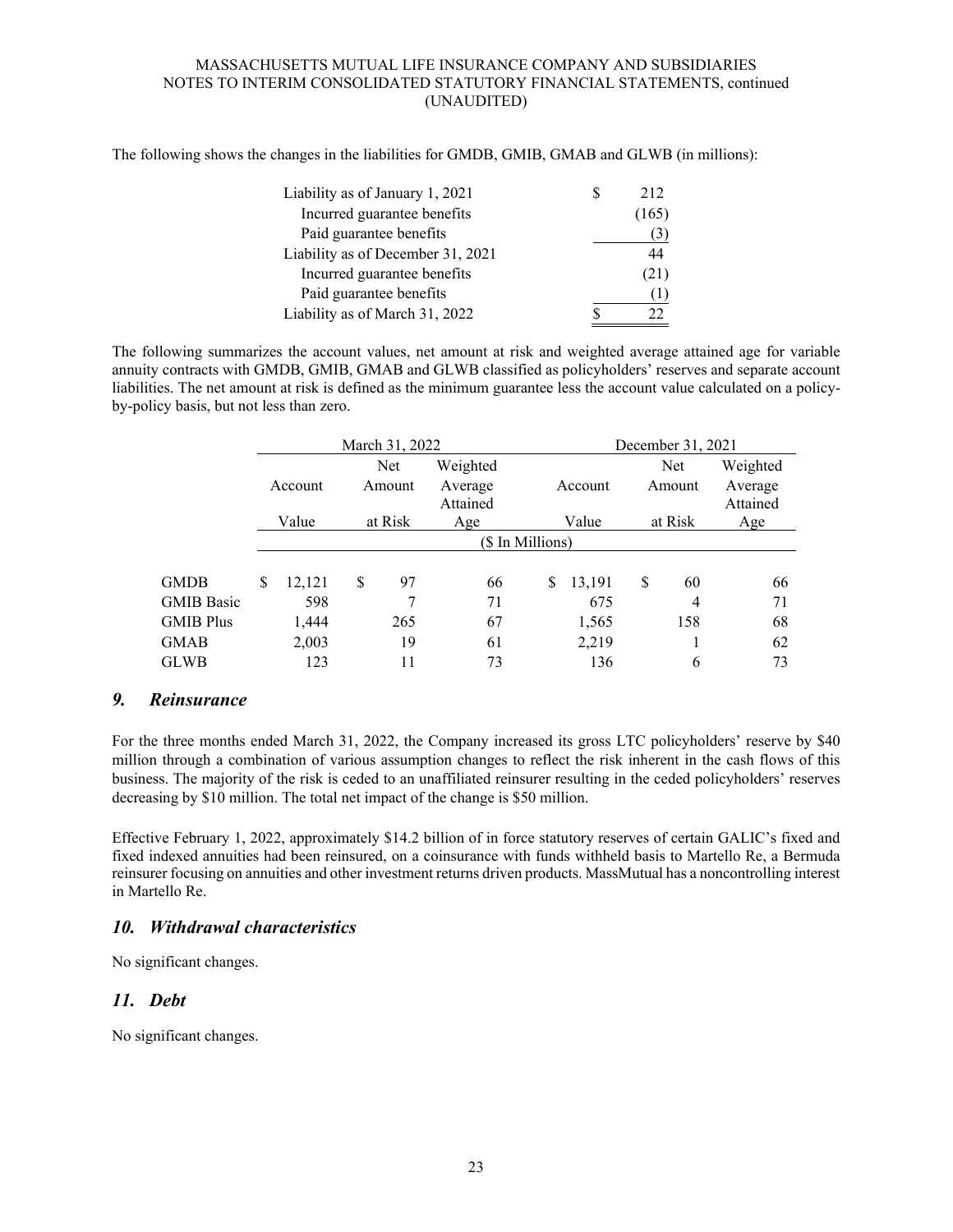# *12. Employee benefit plans*

The Company sponsors multiple employee benefit plans providing retirement, life, health and other benefits to employees, certain employees of unconsolidated subsidiaries, agents, general agents and retirees who meet plan eligibility requirements.

# *Net periodic cost*

The net periodic cost represents the annual accounting income or expense recognized by the Company and is included in general insurance expenses in the Interim Consolidated Statutory Statements of Operations. The net periodic cost recognized is as follows:

|                                                             | Three Months Ended March 31, |                     |      |      |              |                                  |  |      |
|-------------------------------------------------------------|------------------------------|---------------------|------|------|--------------|----------------------------------|--|------|
|                                                             |                              | 2022                | 2021 |      | 2022         |                                  |  | 2021 |
|                                                             |                              | Pension<br>Benefits |      |      |              | Other Postretirement<br>Benefits |  |      |
|                                                             |                              |                     |      |      |              |                                  |  |      |
|                                                             |                              | (In Millions)       |      |      |              |                                  |  |      |
| Service cost                                                | S                            | 24 S                |      | 28   | <sup>S</sup> | 2 S                              |  |      |
| Interest cost                                               |                              | 21                  |      | 19   |              |                                  |  |      |
| Expected return on plan assets                              |                              | (48)                |      | (46) |              |                                  |  |      |
| Amortization of unrecognized net actuarial and other losses |                              |                     |      | 10   |              |                                  |  |      |
| Amortization of unrecognized prior service cost             |                              |                     |      |      |              |                                  |  |      |
| Total net periodic cost                                     |                              |                     |      |      |              | 4                                |  |      |

# *13. Employee compensation plans*

No significant changes.

# *14. Surplus notes*

No significant changes.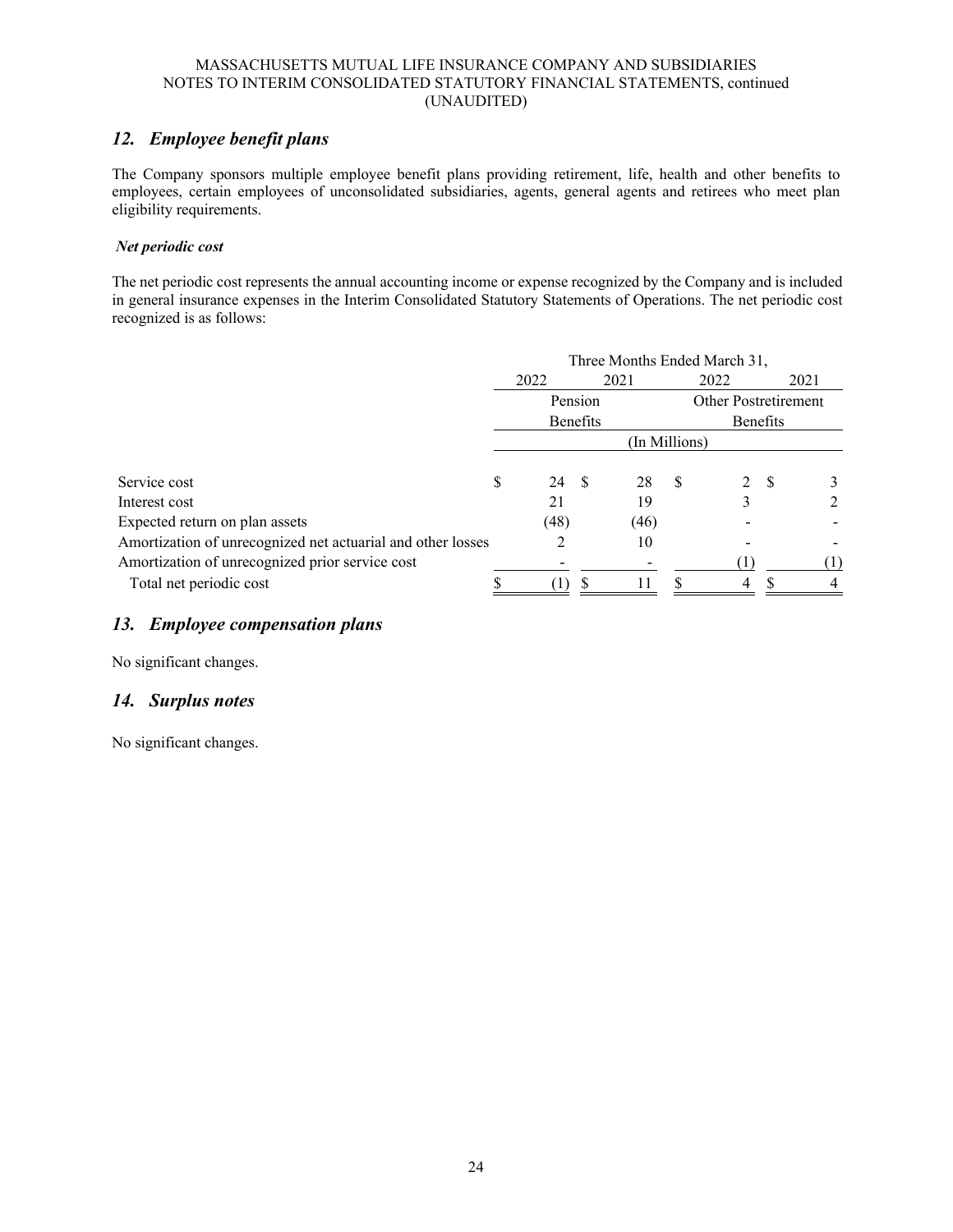# *15. Presentation of the Interim Consolidated Statutory Statements of Cash Flows*

The following table presents those transactions that have affected the Company's recognized assets or liabilities but have not resulted in cash receipts or payments during the three months ended March 31, 2022 and 2021. Accordingly, the Company has excluded these non-cash activities from the Interim Consolidated Statutory Statements of Cash Flows for the three months ended March 31, 2022 and 2021.

|                                                                            | Three Months Ended |      |   |       |
|----------------------------------------------------------------------------|--------------------|------|---|-------|
|                                                                            | March 31,          |      |   |       |
|                                                                            | 2022<br>2021       |      |   |       |
|                                                                            | (In Millions)      |      |   |       |
| Bond conversions and refinancing                                           | \$                 | 127  | S | 170   |
| Stock conversion                                                           |                    | 52   |   |       |
| Change in market value of corporate owned life insurance asset             |                    | (19) |   | 60    |
| Net investment income payment-in-kind bonds                                |                    |      |   |       |
| Transfer of stocks to partnerships                                         |                    | 5    |   |       |
| Surplus notes issued in exchange for bonds                                 |                    |      |   | 233   |
| Bonds received as consideration for surplus notes                          |                    |      |   | (233) |
| Premium income recognized for group annuity contracts                      |                    |      |   | 54    |
| Bonds received as consideration for group annuity contracts                |                    |      |   | (53)  |
| Exchange of mortgage loans for other assets                                |                    |      |   | 18    |
| Transfer of mortgage loans to partnerships and limited liability companies |                    |      |   | 11    |
| Common stock received as consideration for group annuity contracts         |                    |      |   | (1)   |

# *16. Business risks, commitments and contingencies*

#### *a. Risks and uncertainties*

The Company operates in a business environment subject to various risks and uncertainties. The principal risks include insurance and underwriting risks, investment and interest rate risks, currency exchange risk and credit risk. The combined impact of these risks could have a material, adverse effect on the Company's financial statements or result in operating losses in future periods. The Company employs the use of reinsurance, portfolio diversification, asset/liability management processes and other risk management techniques to mitigate the impact of these risks. The interim risks and uncertainties disclosure should be read in conjunction with the consolidated statutory disclosure in the Company's 2021 audited yearend financial statements.

#### *Insurance and underwriting risks*

The Company prices its products based on estimated benefit payments reflecting assumptions with respect to mortality, morbidity, longevity, persistency, interest rates and other factors. If actual policy experience emerges that is significantly and adversely different from assumptions used in product pricing, the effect could be material to the profitability of the Company. For participating whole life products, the Company's dividends to policyholders primarily reflect the difference between actual investment, mortality, expense and persistency experience and the experience embedded in the whole life premiums and guaranteed elements. The Company also reinsures certain life insurance and other LTC insurance policies to mitigate the impact of its underwriting risk.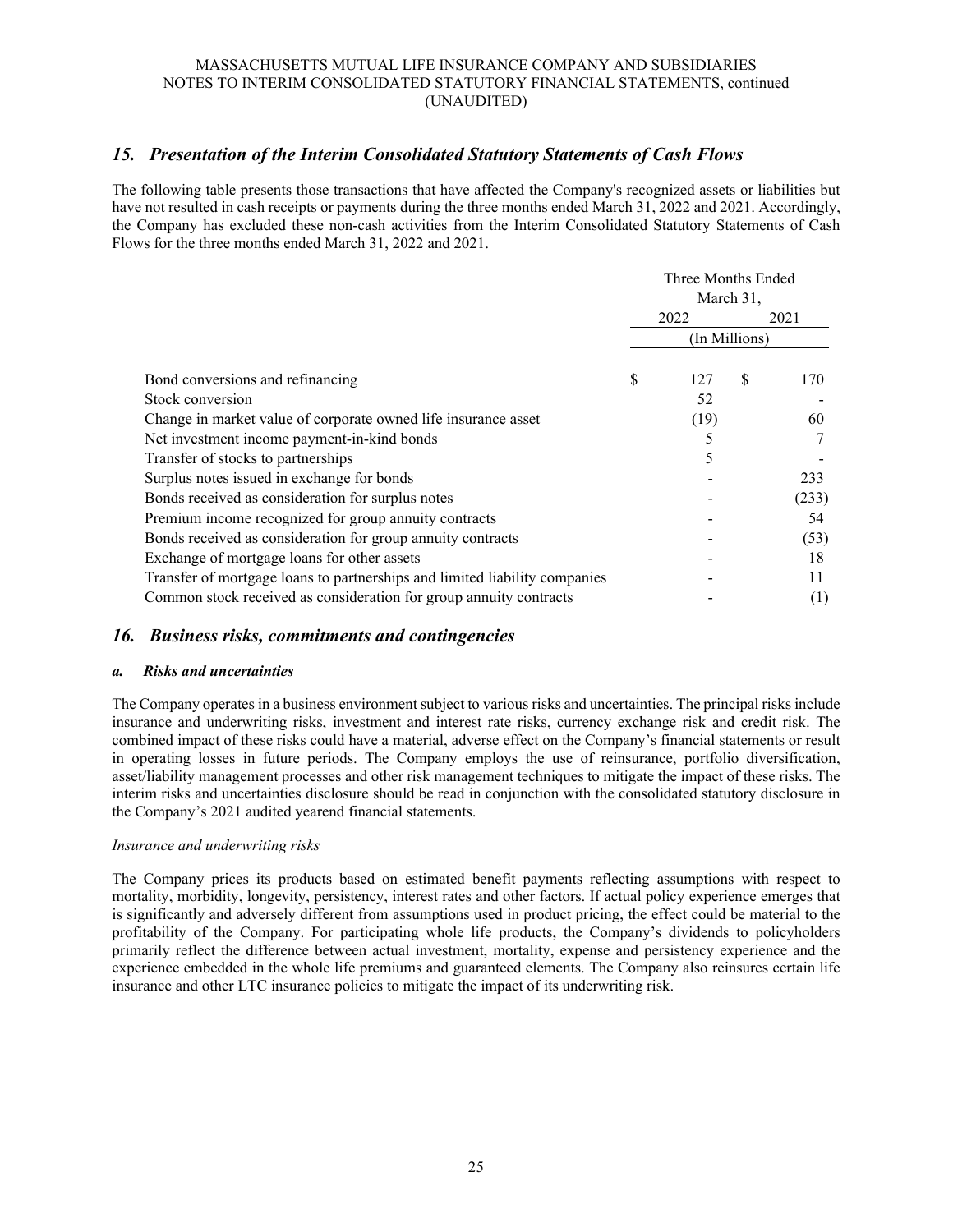#### *Investment and interest rate risks*

The fair value, cash flows and earnings of investments can be influenced by a variety of factors including changes in interest rates, credit spreads, equity markets, portfolio asset allocation and general economic conditions. The Company employs a rigorous asset/liability management process to help mitigate the economic impacts of various investment risks, in particular, interest rate risk. By effectively matching the market sensitivity of assets with the liabilities they support, the impact of interest rate changes is addressed, on an economic basis, as the change in the value of the asset is offset by a corresponding change in the value of the supported liability. The Company uses derivatives, such as interest rate swaps and swaptions, as well as synthetic assets to reduce interest rate and duration imbalances determined in asset/liability analyses.

The levels of U.S. interest rates are influenced by U.S. monetary policies and by the relative attractiveness of U.S. markets to investors versus other global markets. As interest rates increase, certain debt securities may experience amortization or prepayment speeds that are slower than those assumed at purchase, impacting the expected maturity of these securities and the ability to reinvest the proceeds at the higher yields. Rising interest rates may also result in a decrease in the fair value of the investment portfolio. As interest rates decline, certain debt securities may experience accelerated amortization and prepayment speeds than what was assumed at purchase. During such periods, the Company is at risk of lower net investment income as it may not be able to reinvest the proceeds at comparable yields. Declining interest rates may also increase the fair value of the investment portfolio.

Interest rates also have an impact on the Company's products with guaranteed minimum payouts and on interest credited to account holders. As interest rates decrease, investment spreads may contract as crediting rates approach minimum guarantees, resulting in an increased liability.

In periods of increasing interest rates, policy loans, surrenders and withdrawals may increase as policyholders seek investments with higher perceived returns. This could result in cash outflows requiring the Company to sell invested assets at a time when the prices of those assets are adversely affected by the increase in market interest rates, which could cause the Company to realize investment losses.

### *Currency exchange risk*

The Company has currency risk due to its non-U.S. dollar denominated investments and medium-term notes along with its indirect international operations. The Company mitigates a portion of its currency risk through the use of cross-currency swaps and forward contracts. Cross-currency swaps are used to minimize currency risk for certain non-U.S. dollar assets and liabilities through a pre-specified exchange of interest and principal. Forward contracts are used to hedge movements in exchange rates.

### *Credit and other market risks*

The Company manages its investments to limit credit and other market risks by diversifying its portfolio among various security types and industry sectors as well as purchasing credit default swaps to transfer some of the risk.

Stressed conditions, volatility and disruptions in global capital markets or in particular markets or financial asset classes can have an adverse effect on the Company, in part because the Company has a large investment portfolio and assets supporting the Company's insurance liabilities are sensitive to changing market factors. Global market factors, including interest rates, credit spread, equity prices, real estate markets, foreign currency exchange rates, consumer spending, business investment, government spending, the volatility and strength of the capital markets, deflation and inflation, all affect the business and economic environment and, ultimately, the profitability of the Company's business. Disruptions in one market or asset class can also spread to other markets or asset classes. Upheavals in the financial markets can also affect the Company's business through their effects on general levels of economic activity, employment and customer behavior.

Asset-based fees calculated as a percentage of the separate account assets are a source of revenue to the Company. Gains and losses in the investment markets may result in corresponding increases and decreases in the Company's separate account assets and related revenue.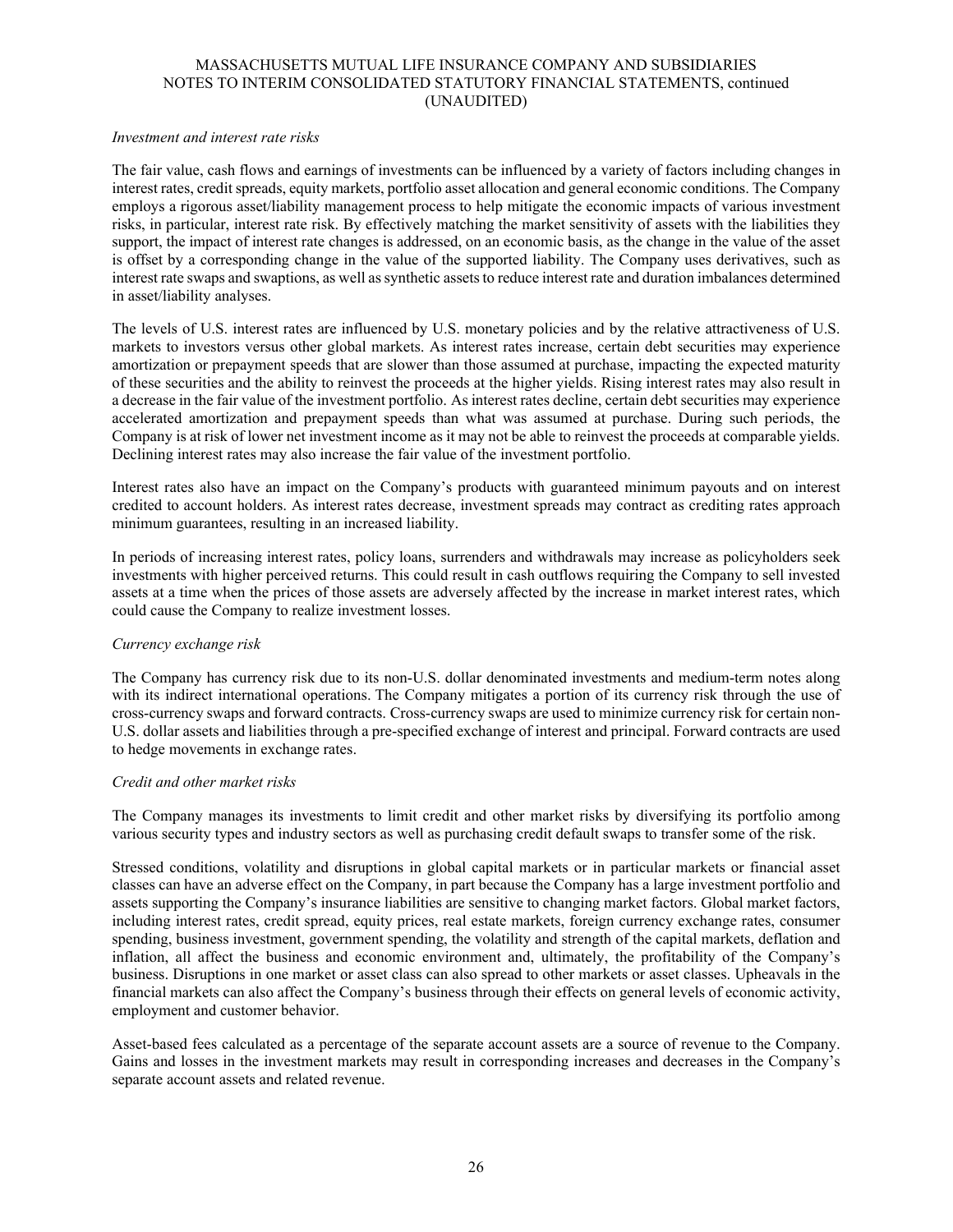The spread of the coronavirus, causing increased cases of COVID-19, has caused significant volatility in U.S. and international markets. There is significant uncertainty around the breadth and duration of business disruptions related to COVID-19, as well as its impact on the U.S. and international economies. At this time, the Company is not able to reliably estimate the length and severity of the COVID-19 public health crises and, as such, cannot quantify its impact on the financial results, liquidity and capital resources and its operations in future periods.

### *Political Uncertainties*

Political events, domestically or internationally, may directly or indirectly trigger or exacerbate risks related to product offerings, profitability, or any of the risk factors described above. Whether those underlying risk factors are driven by politics or not, the Company's dynamic approach to managing risks enables management to identify risks, internally and externally, develop mitigation plans, and respond to risks in an attempt to proactively reduce the potential impact of each underlying risk factor on the Company.

Total realized loss from Russian exposure for the quarter was \$320 million. On March 25, 2022, all Russia securities and Ukraine sovereign investments were impaired to market value due to intent to sell. This resulted in an impaired realized loss of \$225 million. Some Russia related securities were sold during the quarter resulting in a realized loss of \$95 million. Total statutory surplus decreased by \$320 million. Ukraine corporate bonds were not impaired as the current plan is to not sell and hold to recovery.

# *b. Litigation and regulatory matters*

In the normal course of business, the Company is involved in disputes, litigation and governmental or regulatory inquiries, administrative proceedings, examinations and investigations, both pending and threatened. These matters, if resolved adversely against the Company or settled, may result in monetary damages, fines and penalties or require changes in the Company's business practices. The resolution or settlement of these matters is inherently difficult to predict. Based upon the Company's assessment of these pending matters, the Company does not believe that the amount of any judgment, settlement or other action arising from any pending matter is likely to have a material adverse effect on the consolidated statement of financial position. However, an adverse outcome in certain matters could have a material adverse effect on the consolidated results of operations for the period in which such matter is resolved, or an accrual is determined to be required, on the consolidated financial statement financial position, or on our reputation.

The Company evaluates the need for accruals of loss contingencies for each matter. When a liability for a matter is probable and can be estimated, the Company accrues an estimate of the loss offset by related insurance recoveries or other contributions, if any. An accrual may be subject to subsequent adjustment as a result of additional information and other developments. The resolution of matters is inherently difficult to predict, especially in the early stages of matter. Even if a loss is probable, due to many complex factors, such as speed of discovery and the timing of court decisions or rulings, a loss or range of loss may not be reasonably estimated until the later stages of the matter. For matters where a loss is material and it is either probable or reasonably possible then it is disclosed. For matters where a loss may be reasonably possible, but not probable, or is probable but not reasonably estimated, no accrual is established, but the matter, if material, is disclosed.

In connection with the May 24, 2019 sale of Oppenheimer Acquisition Corp. (OAC) to Invesco Ltd (Invesco), Invesco identified an accounting matter related to four Master Limited Partnership funds managed by a subsidiary of OAC prior to the sale that Invesco has stated may result in an indemnification claim against MassMutual under the terms of the acquisition agreement. Under the terms of the agreement, MassMutual may be liable to Invesco under the acquisition agreement for a portion of any actual losses incurred by Invesco in excess of \$173 million and up to a cap of \$575 million. There are currently considerable uncertainties as to the nature, scope and amount of the potential losses for which Invesco may seek indemnity. In addition to the \$173 million deductible, it is uncertain whether the indemnification obligations set forth in the acquisition agreement would apply to this situation and MassMutual believes it has a number of defenses available that may mitigate or eliminate its exposure to any losses claimed by Invesco should such obligations apply. However, the outcome of any indemnification dispute (including any resulting litigation), should Invesco assert such a claim, and its potential impact on MassMutual's financial position cannot be foreseen with certainty at this time.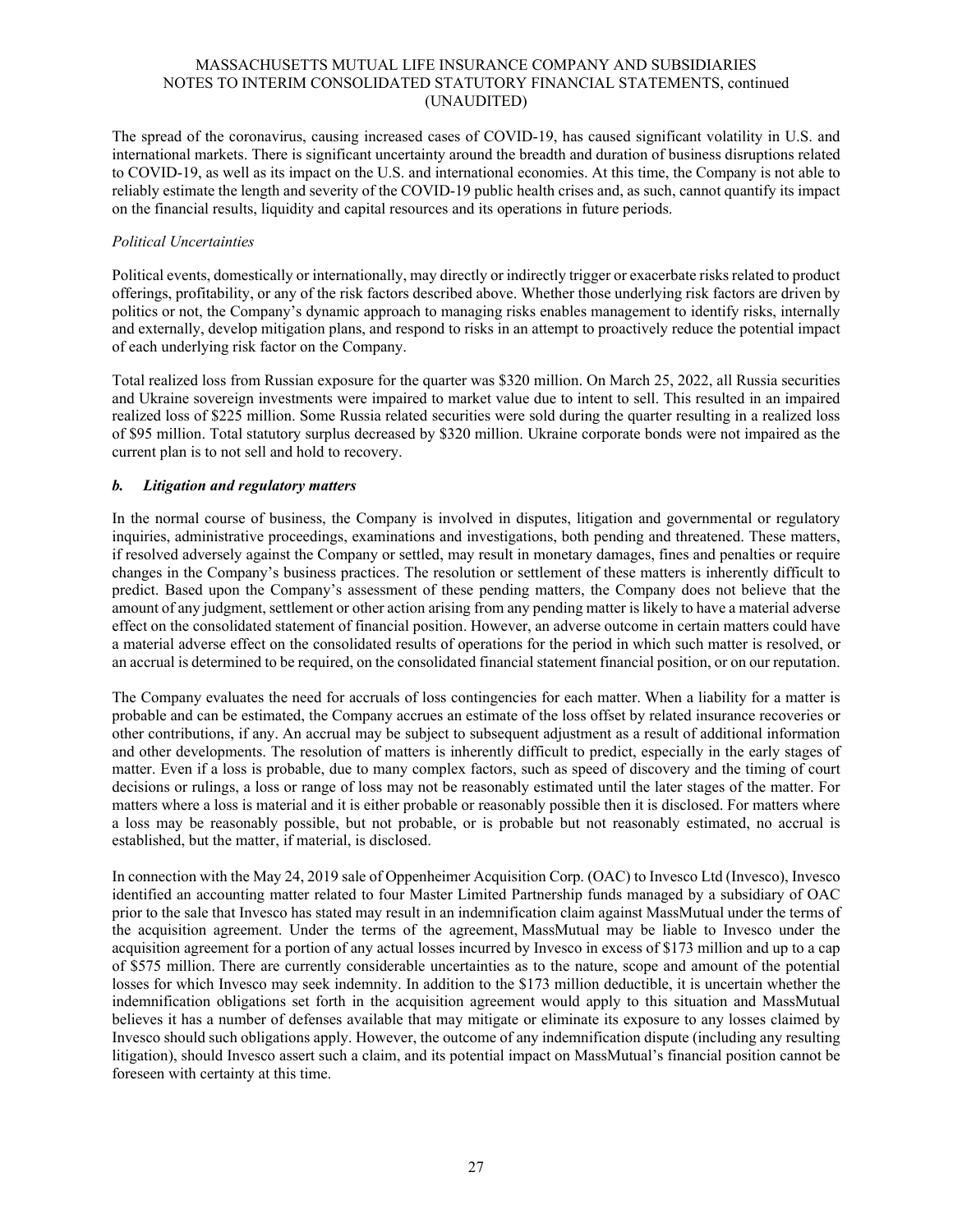# *17. Related party transactions*

No significant changes.

# *18. Subsequent events*

Management of the Company has evaluated subsequent events through May 13, 2022, the date the financial statements were available to be issued to state regulators and subsequently on the Company's website. No events have occurred subsequent to the date of the financial statements.